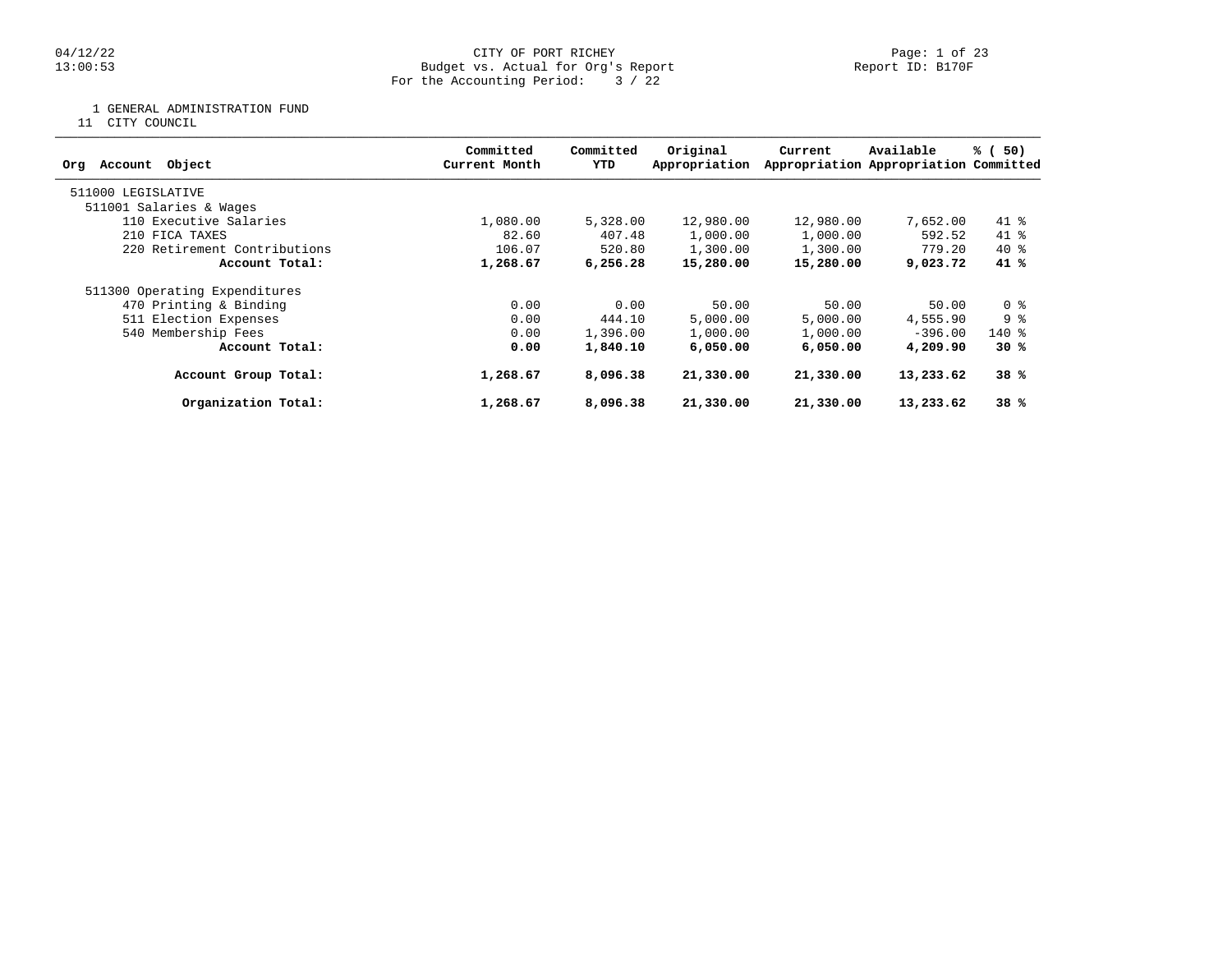#### 04/12/22 Page: 2 of 23 13:00:53 Budget vs. Actual for Org's Report Report ID: B170F For the Accounting Period: 3 / 22

1 GENERAL ADMINISTRATION FUND

12 ADMINISTRATIVE

| Object<br>Account<br>Org             | Committed<br>Current Month | Committed<br>YTD | Original<br>Appropriation | Current    | Available<br>Appropriation Appropriation Committed | % (50)    |
|--------------------------------------|----------------------------|------------------|---------------------------|------------|----------------------------------------------------|-----------|
| 512000 EXECUTIVE                     |                            |                  |                           |            |                                                    |           |
| 512001 Salaries & Wages              |                            |                  |                           |            |                                                    |           |
| 120 Regular Salaries & Wages         | 7,671.53                   | 45,932.91        | 99,080.00                 | 99,080.00  | 53,147.09                                          | $46$ %    |
| 140 Overtime                         | 0.00                       | 49.94            | 100.00                    | 100.00     | 50.06                                              | $50*$     |
| 149 Vehicle Allowance - City Manager | 105.00                     | 525.00           | 1,700.00                  | 1,700.00   | 1,175.00                                           | $31$ %    |
| 210 FICA TAXES                       | 539.24                     | 3,250.48         | 7,775.00                  | 7,775.00   | 4,524.52                                           | 42 %      |
| 220 Retirement Contributions         | 826.86                     | 4,956.13         | 10,975.00                 | 10,975.00  | 6,018.87                                           | $45$ %    |
| 230 Health Insurance - Employee      | 1,158.46                   | 7,531.03         | 15,100.00                 | 15,100.00  | 7,568.97                                           | $50*$     |
| Account Total:                       | 10,301.09                  | 62,245.49        | 134,730.00                | 134,730.00 | 72,484.51                                          | 46%       |
| 512300 Operating Expenditures        |                            |                  |                           |            |                                                    |           |
| 301 Training                         | 28.79                      | 303.79           | 4,500.00                  | 4,500.00   | 4,196.21                                           | 7 %       |
| 328 Professional Services            | 0.00                       | 376.18           | 5,000.00                  | 5,000.00   | 4,623.82                                           | 8 %       |
| 409 Cellular Phone                   | 174.96                     | 822.39           | 1,200.00                  | 1,200.00   | 377.61                                             | 69 %      |
| 461 Technology/Software Maintenance  | 0.00                       | 968.40           | 0.00                      | 0.00       | $-968.40$                                          | $***$ $%$ |
| 502 Miscellaneous                    | 0.00                       | 138.64           | 200.00                    | 200.00     | 61.36                                              | 69 %      |
| 540 Membership Fees                  | 0.00                       | 1,570.00         | 1,200.00                  | 1,200.00   | $-370.00$                                          | 131 %     |
| 551 Document Recording Fees          | 0.00                       | 200.88           | 500.00                    | 500.00     | 299.12                                             | $40*$     |
| Account Total:                       | 203.75                     | 4,380.28         | 12,600.00                 | 12,600.00  | 8,219.72                                           | 35%       |
| Account Group Total:                 | 10,504.84                  | 66,625.77        | 147,330.00                | 147,330.00 | 80,704.23                                          | 45 %      |
| Organization Total:                  | 10,504.84                  | 66,625.77        | 147,330.00                | 147,330.00 | 80,704.23                                          | 45 %      |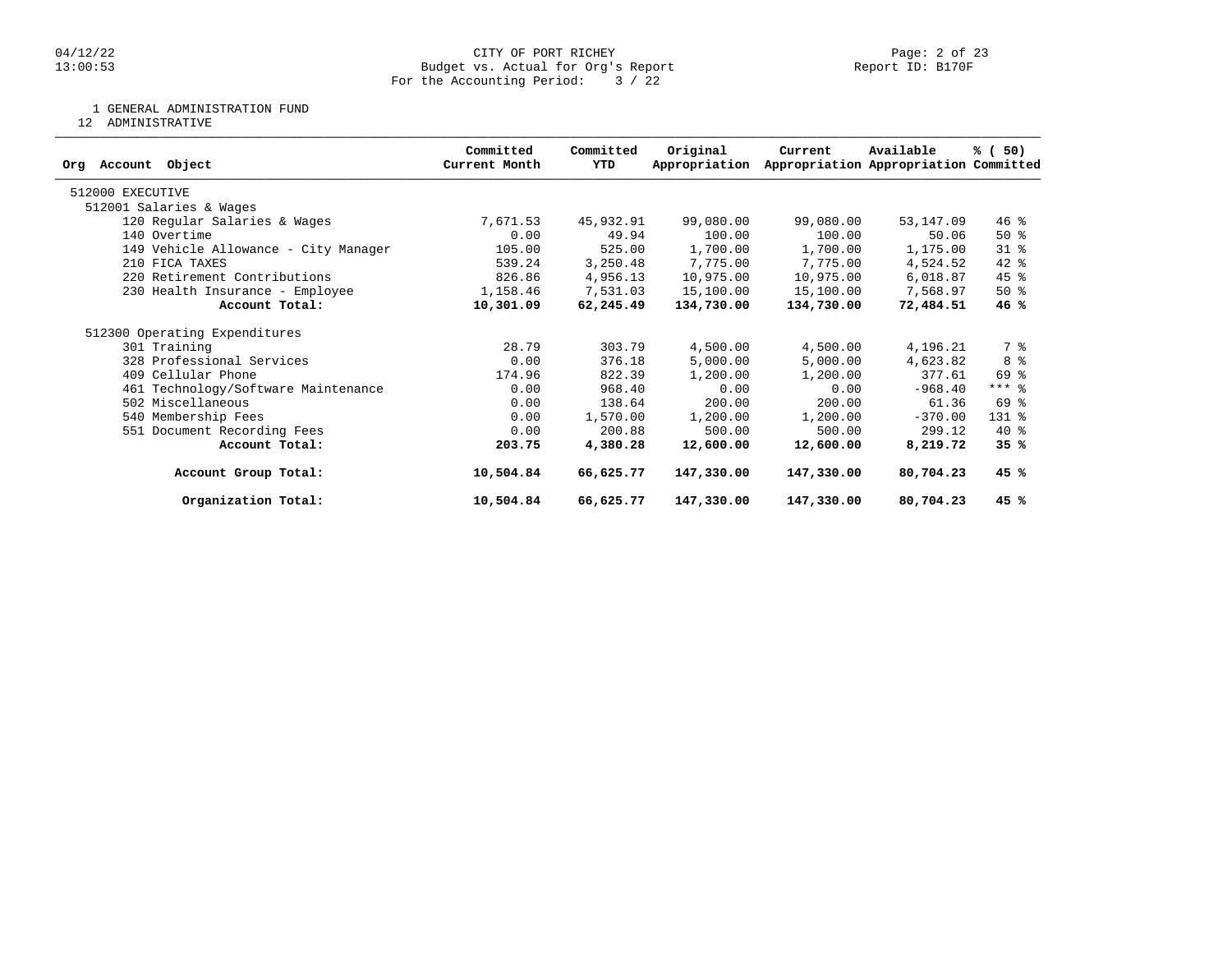1 GENERAL ADMINISTRATION FUND

13 FINANCE

| Object<br>Account<br>Ora            | Committed<br>Current Month | Committed<br>YTD | Original<br>Appropriation | Current    | Available<br>Appropriation Appropriation Committed | % (50)          |
|-------------------------------------|----------------------------|------------------|---------------------------|------------|----------------------------------------------------|-----------------|
|                                     |                            |                  |                           |            |                                                    |                 |
| 513000 FINANCIAL & ADMINISTRATIVE   |                            |                  |                           |            |                                                    |                 |
| 513001 Salary & Wages               |                            |                  |                           |            |                                                    |                 |
| 120 Regular Salaries & Wages        | 5,303.34                   | 32,004.42        | 67,700.00                 | 67,700.00  | 35,695.58                                          | $47$ %          |
| 140 Overtime                        | 0.00                       | 0.00             | 100.00                    | 100.00     | 100.00                                             | 0 %             |
| 210 FICA TAXES                      | 402.57                     | 2,441.79         | 5,200.00                  | 5,200.00   | 2,758.21                                           | 47.8            |
| 220 Retirement Contributions        | 569.34                     | 3,437.99         | 7,400.00                  | 7,400.00   | 3,962.01                                           | $46$ %          |
| 230 Health Insurance - Employee     | 948.23                     | 5,220.43         | 11,840.00                 | 11,840.00  | 6,619.57                                           | 44 %            |
| Account Total:                      | 7,223.48                   | 43,104.63        | 92,240.00                 | 92,240.00  | 49,135.37                                          | 47 %            |
| 513300 Operating Expenditures       |                            |                  |                           |            |                                                    |                 |
| 301 Training                        | 0.00                       | 355.62           | 3,000.00                  | 3,000.00   | 2,644.38                                           | $12*$           |
| 328 Professional Services           | 42.00                      | 42.00            | 5,000.00                  | 5,000.00   | 4,958.00                                           | 1 <sup>°</sup>  |
| 409 Cellular Phone                  | 0.00                       | 112.08           | 600.00                    | 600.00     | 487.92                                             | 19 <sup>°</sup> |
| 461 Technology/Software Maintenance | 0.99                       | 9,985.29         | 10,200.00                 | 10,200.00  | 214.71                                             | 98 %            |
| 502 Miscellaneous                   | 0.00                       | 275.20           | 250.00                    | 250.00     | $-25.20$                                           | $110*$          |
| 512 Small Equipment                 | 0.00                       | 0.00             | 250.00                    | 250.00     | 250.00                                             | 0 <sup>8</sup>  |
| 540 Membership Fees                 | 0.00                       | 0.00             | 300.00                    | 300.00     | 300.00                                             | 0 %             |
| Account Total:                      | 42.99                      | 10,770.19        | 19,600.00                 | 19,600.00  | 8,829.81                                           | 55 %            |
| Account Group Total:                | 7,266.47                   | 53,874.82        | 111,840.00                | 111,840.00 | 57,965.18                                          | 48%             |
| Organization Total:                 | 7,266.47                   | 53,874.82        | 111,840.00                | 111,840.00 | 57,965.18                                          | 48 %            |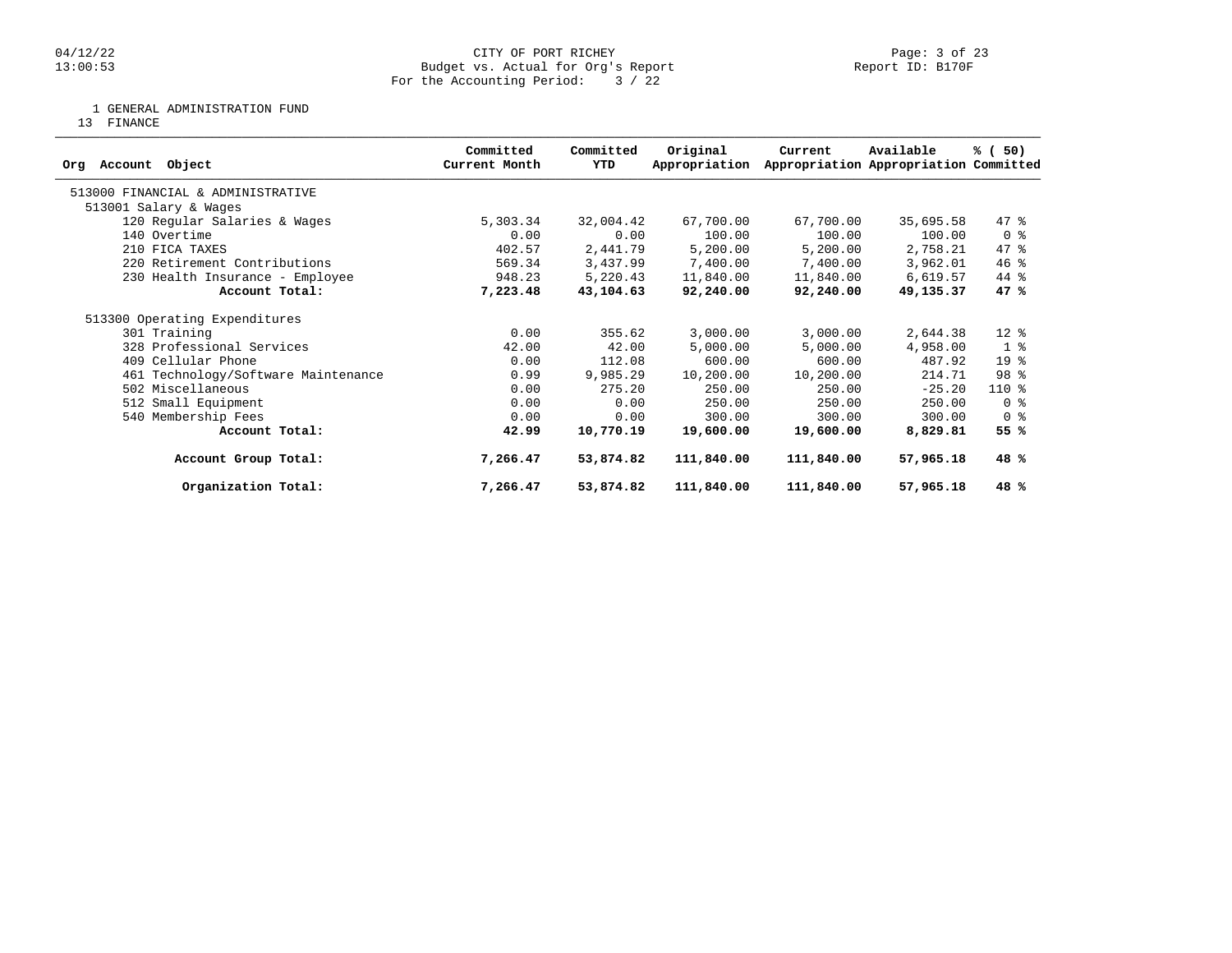## 04/12/22 CITY OF PORT RICHEY PART RICHEY PAGE: 4 of 23<br>13:00:53 Budget vs. Actual for Org's Report Page: 4 Of 23 Budget vs. Actual for Org's Report For the Accounting Period: 3 / 22

1 GENERAL ADMINISTRATION FUND

14 LEGAL

| Account Object<br>Ora                         | Committed<br>Current Month | Committed<br>YTD | Original<br>Appropriation | Current   | Available<br>Appropriation Appropriation Committed | % (50)   |
|-----------------------------------------------|----------------------------|------------------|---------------------------|-----------|----------------------------------------------------|----------|
| 514000 LEGAL<br>514300 Operating Expenditures |                            |                  |                           |           |                                                    |          |
| 319 City Attorney                             | 1,404.00                   | 12,265.20        | 23,000.00                 | 23,000.00 | 10,734.80                                          | $53$ $%$ |
| Account Total:                                | 1,404.00                   | 12,265.20        | 23,000.00                 | 23,000,00 | 10,734.80                                          | 53%      |
| Account Group Total:                          | 1,404.00                   | 12,265.20        | 23,000.00                 | 23,000.00 | 10,734.80                                          | 53 %     |
| Organization Total:                           | 1,404.00                   | 12,265.20        | 23,000.00                 | 23,000.00 | 10,734.80                                          | 53%      |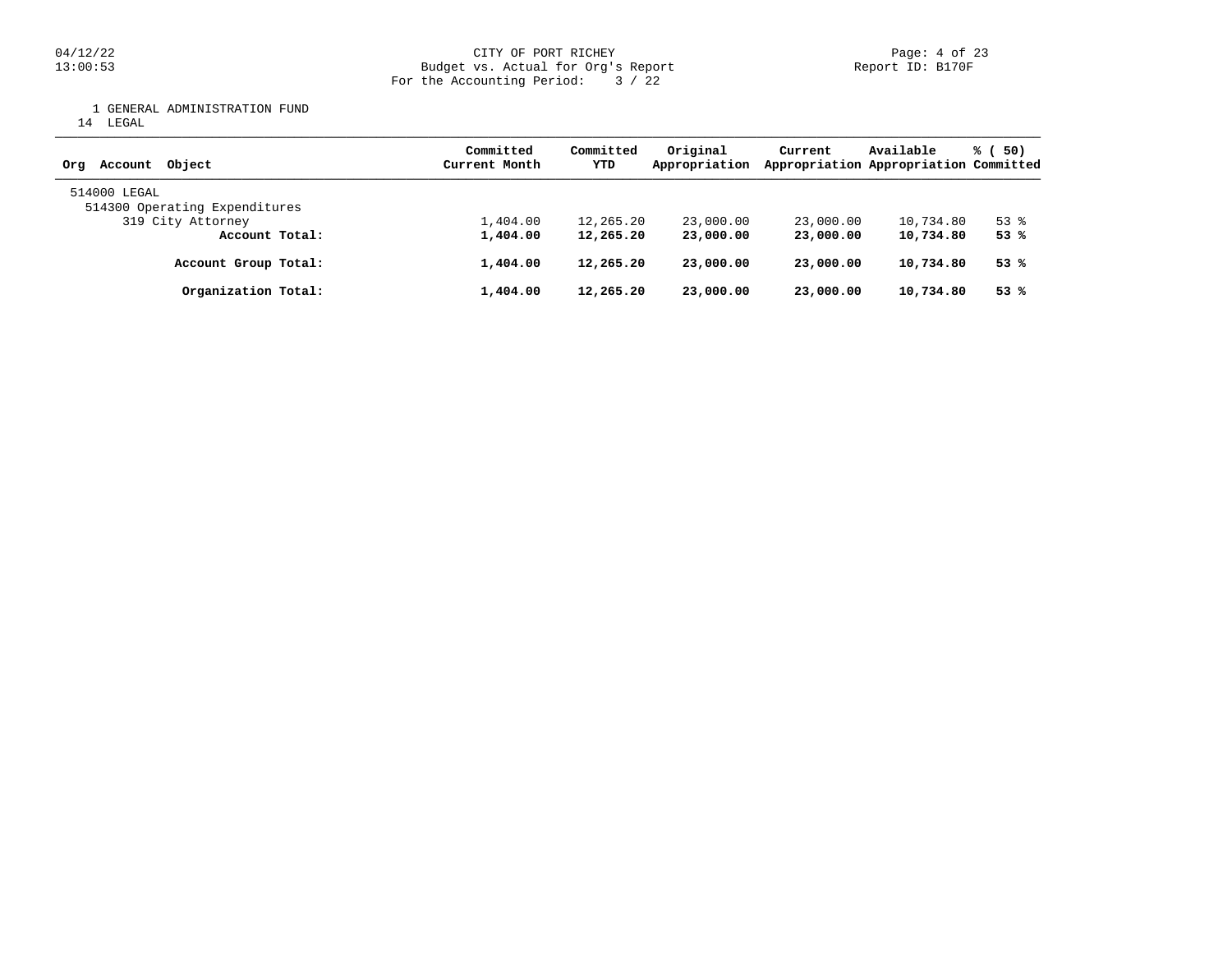#### 04/12/22 Page: 5 of 23 13:00:53 Budget vs. Actual for Org's Report Report ID: B170F For the Accounting Period: 3 / 22

1 GENERAL ADMINISTRATION FUND

16 INFORMATION TECHNOLOGY

| Object<br>Account<br>Org            | Committed<br>Current Month | Committed<br>YTD | Original<br>Appropriation | Current    | Available<br>Appropriation Appropriation Committed | 50)<br>% (     |
|-------------------------------------|----------------------------|------------------|---------------------------|------------|----------------------------------------------------|----------------|
| 516000                              |                            |                  |                           |            |                                                    |                |
| 516001 Salary & Wages               |                            |                  |                           |            |                                                    |                |
| 130 Part-time Salaries & Wages      | 1,101.60                   | 7,974.36         | 19,095.00                 | 19,095.00  | 11,120.64                                          | $42*$          |
| 210 FICA TAXES                      | 84.26                      | 609.96           | 1,465.00                  | 1,465.00   | 855.04                                             | $42*$          |
| Account Total:                      | 1,185.86                   | 8,584.32         | 20,560.00                 | 20,560.00  | 11,975.68                                          | 42%            |
| 516300 Operating Expenditures       |                            |                  |                           |            |                                                    |                |
| 328 Professional Services           | 6,736.70                   | 36,512.48        | 80,000.00                 | 80,000.00  | 43,487.52                                          | $46*$          |
| 409 Cellular Phone                  | 0.00                       | 27.90            | 600.00                    | 600.00     | 572.10                                             | 5 <sup>8</sup> |
| 461 Technology/Software Maintenance | 0.00                       | 3,401.18         | 1,000.00                  | 1,000.00   | $-2,401.18$                                        | $340*$         |
| 502 Miscellaneous                   | 0.00                       | 0.00             | 200.00                    | 200.00     | 200.00                                             | 0 <sup>8</sup> |
| 512 Small Equipment                 | 253.58                     | 2,439.42         | 5,000.00                  | 5,000.00   | 2,560.58                                           | $49*$          |
| Account Total:                      | 6,990.28                   | 42,380.98        | 86,800.00                 | 86,800.00  | 44,419.02                                          | 49 %           |
| Account Group Total:                | 8,176.14                   | 50,965.30        | 107,360.00                | 107,360.00 | 56,394.70                                          | 47%            |
| Organization Total:                 | 8,176.14                   | 50,965.30        | 107,360.00                | 107,360.00 | 56,394.70                                          | 47 %           |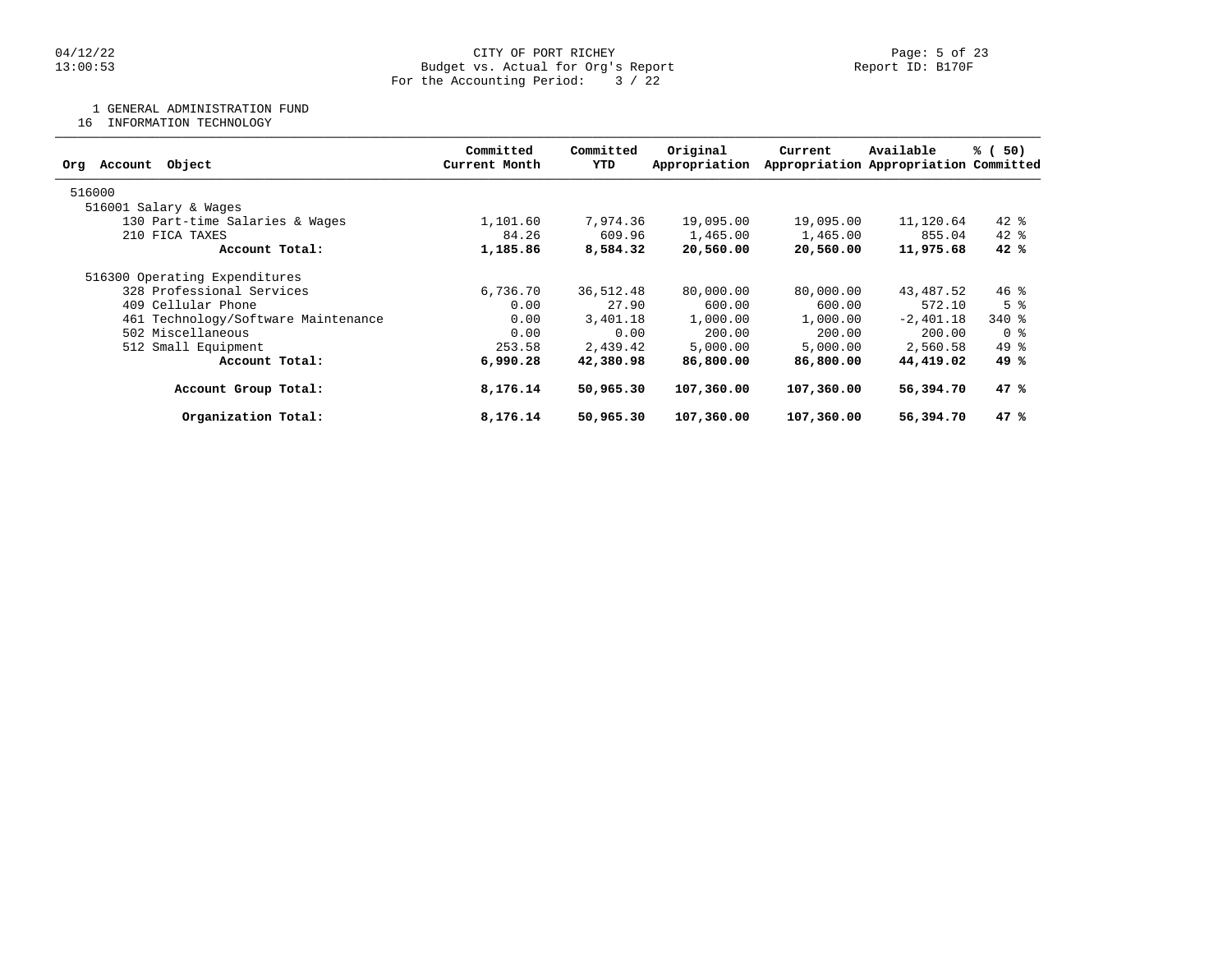#### 04/12/22 CITY OF PORT RICHEY Page: 6 of 23 13:00:53 Budget vs. Actual for Org's Report Report ID: B170F For the Accounting Period: 3 / 22

1 GENERAL ADMINISTRATION FUND

19 GENERAL GOVERNMENT

| Org Account Object                         | Committed<br>Current Month | Committed<br>YTD | Original                | Current<br>Appropriation Appropriation Appropriation Committed | Available    | % (50)          |
|--------------------------------------------|----------------------------|------------------|-------------------------|----------------------------------------------------------------|--------------|-----------------|
| 519000 NON-DEPARTMENTAL                    |                            |                  |                         |                                                                |              |                 |
| 519300 Operating Expenditures              |                            |                  |                         |                                                                |              |                 |
| 240 Workmen's Compensation                 | 0.00                       | 73,326.00        | 155,200.00              | 155,200.00                                                     | 81,874.00    | 47.8            |
| 313 Codification of City Code - Printing & | 0.00                       | 4,495.00         | 5,000.00                | 5,000.00                                                       | 505.00       | 90%             |
| 320 Audits                                 | 1,550.00                   | 5,550.00         | 28,000.00               | 28,000.00                                                      | 22,450.00    | $20*$           |
| 328 Professional Services                  | 99.00                      | 1,407.06         | 3,500.00                | 3,500.00                                                       | 2,092.94     | 40 %            |
| 331 Red Light Camera Service Fees          | 21,258.40                  | 129,608.51       | 245,000.00              | 245,000.00                                                     | 115,391.49   | 53%             |
| 334 State Fees Red Light Camera            | 70,715.26                  | 428,046.47       | 612,300.00              | 612,300.00                                                     | 184, 253.53  | 70 %            |
| 343 Office Cleaning                        | 1,090.78                   | 7,330.78         | 19,000.00               | 19,000.00                                                      | 11,669.22    | 39 <sup>8</sup> |
| 409 Cellular Phone                         | 0.00                       | 42.18            | 0.00                    | 0.00                                                           | $-42.18$     | $***$ 8         |
| 410 Telephone                              | 1,401.25                   | 8,472.88         | 18,000.00               | 18,000.00                                                      | 9,527.12     | $47*$           |
| 417 Internet Service                       | 386.94                     | 7,296.84         | 13,000.00               | 13,000.00                                                      | 5,703.16     | 56%             |
| 420 Postage                                | 862.79                     | 4,659.24         | 11,000.00               | 11,000.00                                                      | 6,340.76     | $42*$           |
| 430 Electricity                            | 0.00                       | 9,347.04         | 27,000.00               | 27,000.00                                                      | 17,652.96    | 35 <sup>8</sup> |
| 432 Water Utility Expense                  | 898.02                     | 9,570.09         | 15,500.00               | 15,500.00                                                      | 5,929.91     | $62$ $%$        |
| 434 Sewer Utility Expense                  | 232.30                     | 1,333.26         | 3,000.00                | 3,000.00                                                       | 1,666.74     | 44 %            |
| 436 Stormwater Utility Expense             | 114.00                     | 741.86           | 1,400.00                | 1,400.00                                                       | 658.14       | 53%             |
| 450 Liability Insurance                    | 0.00                       | 131, 261. 16     | 253,500.00              | 253,500.00                                                     | 122,238.84   | $52$ $%$        |
| 459 Flood Insurance                        | 0.00                       | 0.00             | 9,800.00                | 9,800.00                                                       | 9,800.00     | 0 <sup>8</sup>  |
| 460 Building Maintenance                   | 2,300.00                   | 7,910.80         | 9,000.00                | 9,000.00                                                       | 1,089.20     | 88 %            |
| 461 Technology/Software Maintenance        | 85.45                      | 12,463.04        | 9,000.00                | 9,000.00                                                       | $-3, 463.04$ | 138 %           |
| 467 Equipment Maintenance                  | 1,944.79                   | 3,271.09         | 9,000.00                | 9,000.00                                                       | 5,728.91     | 36%             |
| 470 Printing & Binding                     | 0.00                       | 0.00             | 1,200.00                | 1,200.00                                                       | 1,200.00     | 0 <sup>8</sup>  |
| 477 Generator                              | 0.00                       | 4,184.91         | 6,000.00                | 6,000.00                                                       | 1,815.09     | 70 %            |
| 479 City Events                            | 0.00                       | 0.00             | 12,000.00               | 12,000.00                                                      | 12,000.00    | 0 <sup>8</sup>  |
| 484 Advertising                            | 203.76                     | 203.76           | 2,500.00                | 2,500.00                                                       | 2,296.24     | 8 <sup>8</sup>  |
| 502 Miscellaneous                          | 422.47                     | 5,069.98         | 8,243.00                | 8,243.00                                                       | 3,173.02     | 62 %            |
| 510 Office Supplies                        | 2,103.23                   | 7,977.24         | 10,000.00               | 10,000.00                                                      | 2,022.76     | 80%             |
| 512 Small Equipment                        | 8,377.50                   | 20,761.50        | 500.00                  | 6,017.60                                                       | $-14,743.90$ | 345 %           |
| 556 Bank Charges                           | 1,556.13                   | 9,219.42         | 15,000.00               | 15,000.00                                                      | 5,780.58     | 61 %            |
| Account Total:                             | 115,602.07                 |                  | 893,550.11 1,502,643.00 | 1,508,160.60                                                   | 614,610.49   | 59 %            |
| 519600 Capital Outlay                      |                            |                  |                         |                                                                |              |                 |
| 643 Small Equipment                        | 0.00                       | 2,999.00         | 0.00                    | 3,000.00                                                       | 1.00         | $100*$          |
| Account Total:                             | 0.00                       | 2,999.00         | 0.00                    | 3,000.00                                                       | 1.00         | 100%            |
| Account Group Total:                       | 115,602.07                 |                  | 896,549.11 1,502,643.00 | 1,511,160.60                                                   | 614,611.49   | 59%             |
| Organization Total:                        | 115,602.07                 |                  | 896,549.11 1,502,643.00 | 1,511,160.60                                                   | 614,611.49   | 59 %            |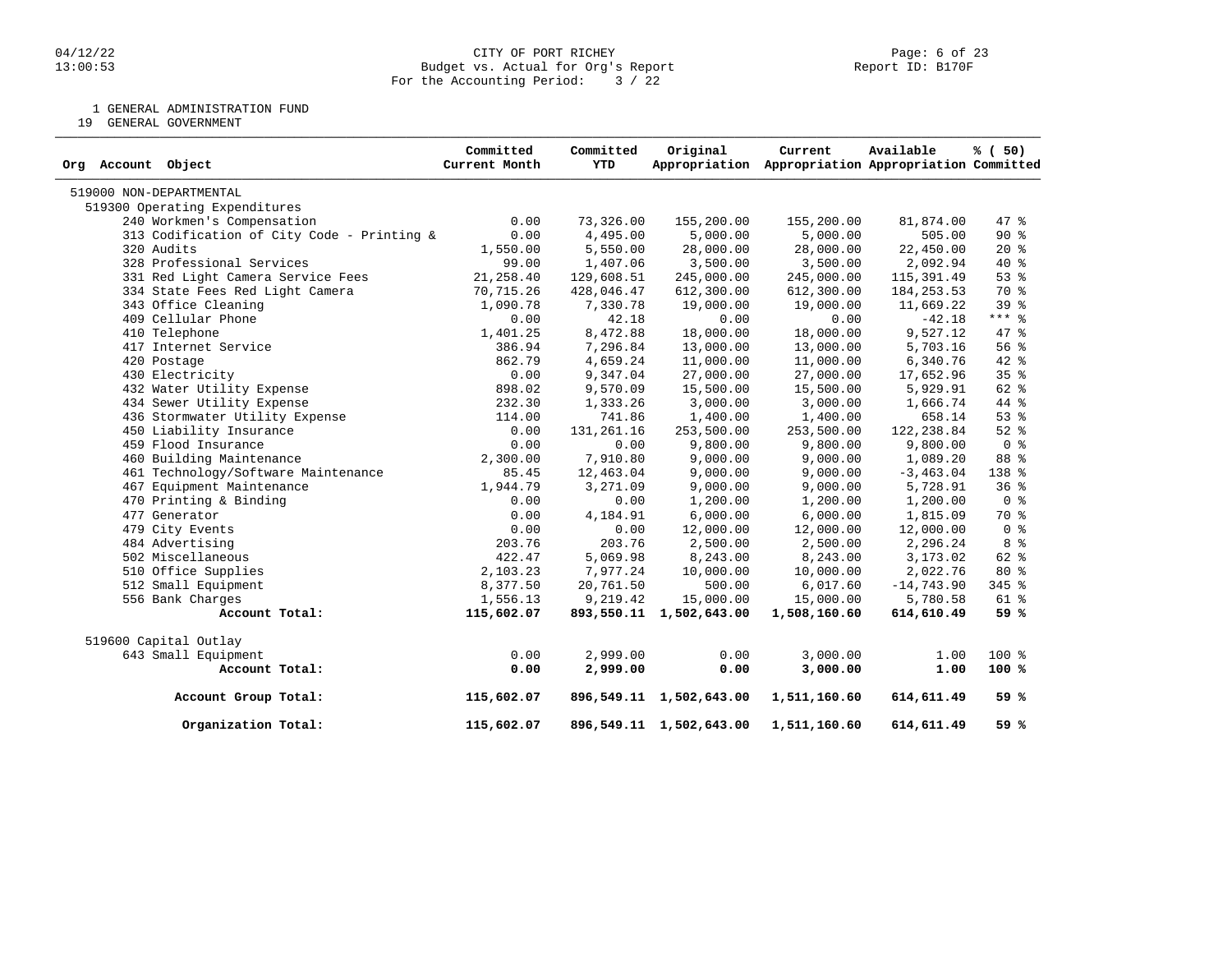#### 04/12/22 CITY OF PORT RICHEY Page: 7 of 23 13:00:53 Budget vs. Actual for Org's Report Report ID: B170F For the Accounting Period: 3 / 22

1 GENERAL ADMINISTRATION FUND

20 DISPATCH DEPARTMENT

|                                           | Committed     | Committed  | Original      | Current    | Available                             | % (50)         |
|-------------------------------------------|---------------|------------|---------------|------------|---------------------------------------|----------------|
| Object<br>Account<br>Org                  | Current Month | YTD        | Appropriation |            | Appropriation Appropriation Committed |                |
| 520000 PUBLIC SAFETY                      |               |            |               |            |                                       |                |
| 520001 Salaries & Wages                   |               |            |               |            |                                       |                |
| 120 Regular Salaries & Wages              | 6,878.64      | 39, 313.94 | 91,200.00     | 91,220.40  | 51,906.46                             | $43*$          |
| 130 Part-time Salaries & Wages            | 1,176.46      | 4,560.03   | 21,000.00     | 21,000.00  | 16,439.97                             | $22$ %         |
| 140 Overtime                              | 1,022.06      | 7,766.86   | 4,339.00      | 9,339.00   | 1,572.14                              | 83%            |
| 160 Holiday Pay                           | 0.00          | 2,226.14   | 5,600.00      | 5,600.00   | 3,373.86                              | 40 %           |
| 210 FICA TAXES                            | 681.12        | 4,109.23   | 8,500.00      | 8,884.00   | 4,774.77                              | $46$ %         |
| 220 Retirement Contributions              | 1,023.99      | 4,177.85   | 11,000.00     | 11,543.20  | 7,365.35                              | 36%            |
| 230 Health Insurance - Employee           | 1,966.73      | 8,680.19   | 28,900.00     | 28,900.00  | 20, 219.81                            | $30*$          |
| Account Total:                            | 12,749.00     | 70,834.24  | 170,539.00    | 176,486.60 | 105,652.36                            | 40%            |
| 520300 Operating Expenditures             |               |            |               |            |                                       |                |
| 301 Training                              | 0.00          | 0.00       | 1,500.00      | 1,500.00   | 1,500.00                              | 0 <sup>8</sup> |
| 315 Physical Exams                        | 0.00          | 250.00     | 350.00        | 350.00     | 100.00                                | 71 %           |
| 412 Radio Maintenance                     | 0.00          | 870.52     | 1,000.00      | 1,090.00   | 219.48                                | $80*$          |
| 460 Building Maintenance                  | 385.00        | 385.00     | 500.00        | 590.00     | 205.00                                | $65$ $%$       |
| 502 Miscellaneous                         | 371.98        | 492.23     | 500.00        | 700.00     | 207.77                                | 70 %           |
| 512 Small Equipment                       | 0.00          | 403.23     | 500.00        | 610.00     | 206.77                                | 66 %           |
| 525 Uniform Allowance                     | 0.00          | 0.00       | 1,000.00      | 510.00     | 510.00                                | 0 <sup>8</sup> |
| 526 Uniform Maintenance Allowance Per PBA | 0.00          | 1,600.00   | 2,000.00      | 2,000.00   | 400.00                                | $80*$          |
| Account Total:                            | 756.98        | 4,000.98   | 7,350.00      | 7,350.00   | 3,349.02                              | 54%            |
| Account Group Total:                      | 13,505.98     | 74,835.22  | 177,889.00    | 183,836.60 | 109,001.38                            | 41 %           |
| Organization Total:                       | 13,505.98     | 74,835.22  | 177,889.00    | 183,836.60 | 109,001.38                            | 41 %           |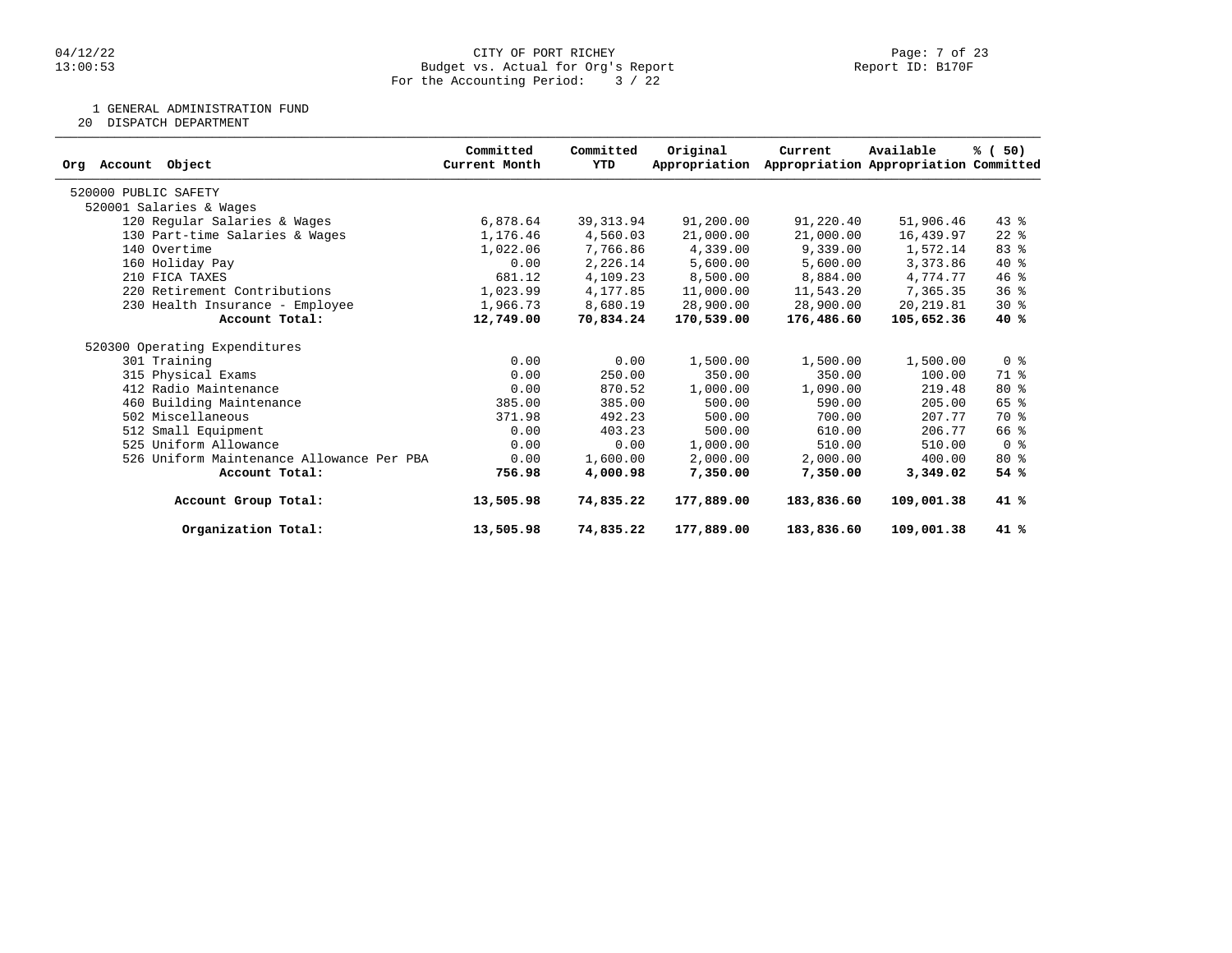#### 04/12/22 CITY OF PORT RICHEY Page: 8 of 23 13:00:53 Budget vs. Actual for Org's Report Report ID: B170F For the Accounting Period: 3 / 22

1 GENERAL ADMINISTRATION FUND

21 POLICE DEPARTMENT

| Org Account Object                        | Committed<br>Current Month | Committed<br><b>YTD</b> | Original                   | Current<br>Appropriation Appropriation Appropriation Committed | Available  | % (50)          |
|-------------------------------------------|----------------------------|-------------------------|----------------------------|----------------------------------------------------------------|------------|-----------------|
| 521000 LAW ENFORCEMENT                    |                            |                         |                            |                                                                |            |                 |
| 521001 Salaries & Wages                   |                            |                         |                            |                                                                |            |                 |
| 120 Regular Salaries & Wages              | 75,434.41                  | 458,731.25              | 964,500.00                 | 959,479.60                                                     | 500,748.35 | 48 %            |
| 140 Overtime                              | $-1, 431.51$               | 6,466.56                | 10,000.00                  | 20,000.00                                                      | 13,533.44  | $32$ $%$        |
| 156 Police Subsidy                        | 925.10                     | 4,257.54                | 8,400.00                   | 8,400.00                                                       | 4,142.46   | $51$ %          |
| 160 Holiday Pay                           | 0.00                       | 19,280.42               | 63,000.00                  | 53,000.00                                                      | 33,719.58  | 36%             |
| 210 FICA TAXES                            | 5,709.25                   | 38,012.18               | 80,100.00                  | 79,716.00                                                      | 41,703.82  | 48 %            |
| 220 Retirement Contributions              | 18, 117.65                 | 120,454.89              | 232,500.00                 | 231,956.80                                                     | 111,501.91 | $52$ $%$        |
| 230 Health Insurance - Employee           | 17,933.50                  | 105,335.21              | 217,600.00                 | 217,600.00                                                     | 112,264.79 | 48 %            |
| 820 Johnny Cash Donation Per PBA          | 116.80                     | 641.86                  | 2,000.00                   | 2,000.00                                                       | 1,358.14   | $32$ $%$        |
| Account Total:                            | 116,805.20                 |                         | 753, 179.91 1, 578, 100.00 | 1,572,152.40                                                   | 818,972.49 | 48 %            |
| 521300 Operating Expenditures             |                            |                         |                            |                                                                |            |                 |
| 301 Training                              | 75.00                      | 6,185.70                | 10,000.00                  | 10,000.00                                                      | 3,814.30   | 62 %            |
| 315 Physical Exams                        | 0.00                       | 0.00                    | 1,000.00                   | 1,000.00                                                       | 1,000.00   | 0 <sup>8</sup>  |
| 328 Professional Services                 | 0.00                       | 400.00                  | 1,200.00                   | 1,200.00                                                       | 800.00     | 33%             |
| 353 Impound Lot Maintenance               | 0.00                       | 865.25                  | 1,000.00                   | 1,000.00                                                       | 134.75     | 87%             |
| 409 Cellular Phone                        | 548.03                     | 4,015.57                | 12,900.00                  | 8,900.00                                                       | 4,884.43   | 45 %            |
| 460 Building Maintenance                  | 1,915.00                   | 2,463.61                | 3,500.00                   | 3,500.00                                                       | 1,036.39   | 70 %            |
| 461 Technology/Software Maintenance       | 0.00                       | 11,663.32               | 15,000.00                  | 15,000.00                                                      | 3,336.68   | 78 %            |
| 465 Vehicle Expense                       | 2,321.55                   | 3,121.02                | 21,250.00                  | 19,250.00                                                      | 16,128.98  | 16 <sup>8</sup> |
| 470 Printing & Binding                    | 0.00                       | 241.61                  | 400.00                     | 400.00                                                         | 158.39     | $60*$           |
| 471 Police Boat Maintenance               | 285.00                     | 1,655.60                | 0.00                       | 2,000.00                                                       | 344.40     | 83 %            |
| 502 Miscellaneous                         | 301.77                     | $-7,951.70$             | 2,000.00                   | 2,000.00                                                       | 9,951.70   | $***$ 8         |
| 504 Evidence Supplies                     | 148.26                     | 602.60                  | 2,500.00                   | 2,500.00                                                       | 1,897.40   | $24$ $%$        |
| 512 Small Equipment                       | 906.98                     | 1,349.58                | 7,000.00                   | 7,000.00                                                       | 5,650.42   | 19 <sup>°</sup> |
| 514 Safety Equipment                      | 0.00                       | 221.00                  | 1,500.00                   | 1,500.00                                                       | 1,279.00   | 15 <sup>8</sup> |
| 518 Supplies for Boat                     | 0.00                       | 0.00                    | 1,000.00                   | 1,000.00                                                       | 1,000.00   | 0 <sup>8</sup>  |
| 520 Fuel Expense                          | 5,179.74                   | 23,041.58               | 40,000.00                  | 44,000.00                                                      | 20,958.42  | $52$ $%$        |
| 525 Uniform Allowance                     | 576.50                     | 2,838.50                | 7,000.00                   | 7,000.00                                                       | 4,161.50   | 41 %            |
| 526 Uniform Maintenance Allowance Per PBA | 0.00                       | 7,000.00                | 7,500.00                   | 7,500.00                                                       | 500.00     | 93%             |
| 537 Weapons Equip/Supplies                | 218.00                     | 248.94                  | 2,000.00                   | 2,000.00                                                       | 1,751.06   | $12*$           |
| 540 Membership Fees                       | 0.00                       | 795.00                  | 800.00                     | 800.00                                                         | 5.00       | 99 <sub>8</sub> |
| Account Total:                            | 12,475.83                  | 58,757.18               | 137,550.00                 | 137,550.00                                                     | 78,792.82  | 43%             |
| Account Group Total:                      | 129,281.03                 |                         | 811,937.09 1,715,650.00    | 1,709,702.40                                                   | 897,765.31 | 47 %            |
| Organization Total:                       | 129,281.03                 |                         | 811,937.09 1,715,650.00    | 1,709,702.40                                                   | 897,765.31 | 47 %            |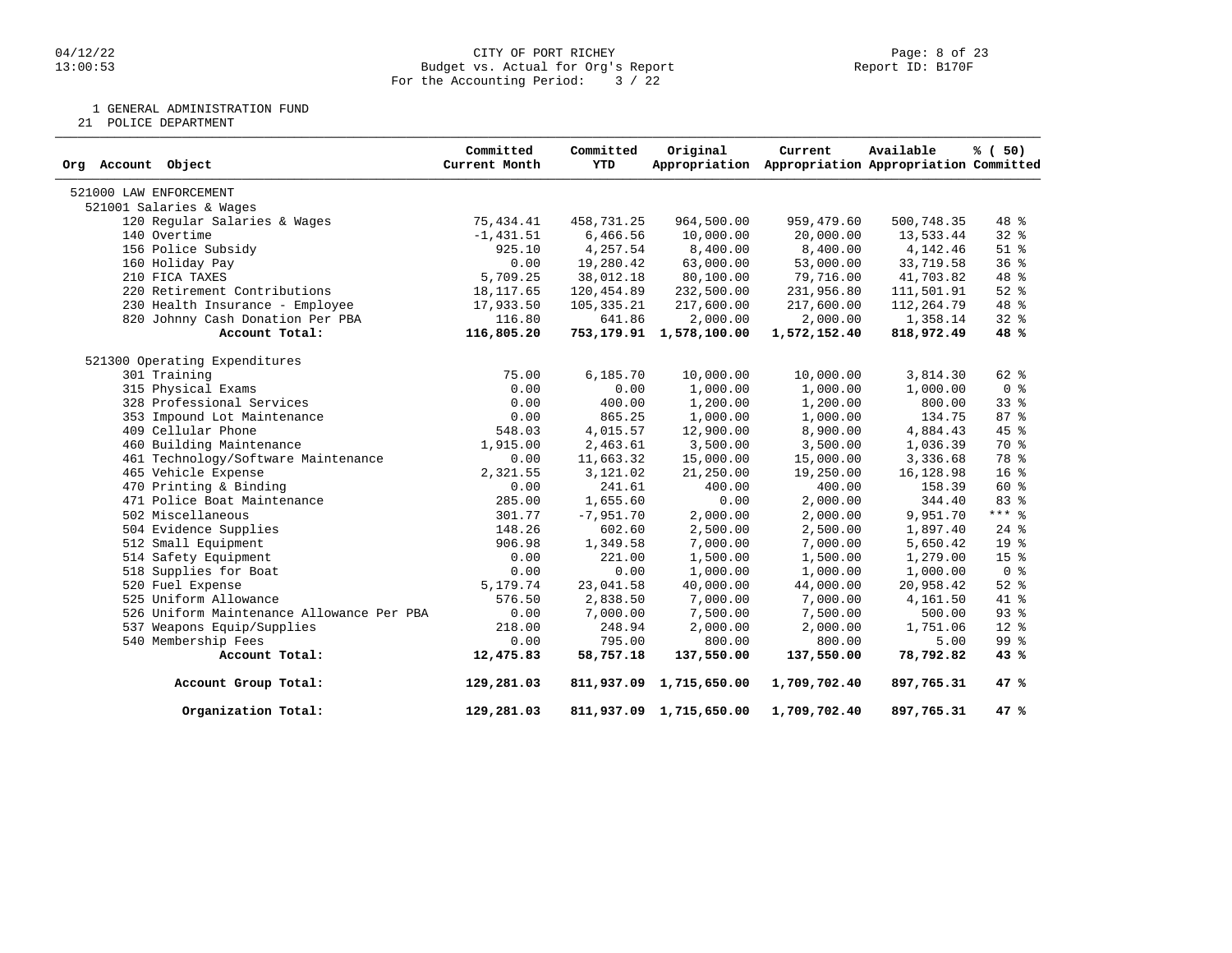#### 04/12/22 CITY OF PORT RICHEY Page: 9 of 23 13:00:53 Budget vs. Actual for Org's Report Report ID: B170F For the Accounting Period: 3 / 22

1 GENERAL ADMINISTRATION FUND

22 FIRE DEPARTMENT

| Org Account Object                  | Committed<br>Current Month | Committed<br><b>YTD</b> | Original   | Current<br>Appropriation Appropriation Appropriation Committed | Available   | % (50)          |
|-------------------------------------|----------------------------|-------------------------|------------|----------------------------------------------------------------|-------------|-----------------|
| 522000 FIRE CONTROL                 |                            |                         |            |                                                                |             |                 |
| 522001 Salaries & Wages             |                            |                         |            |                                                                |             |                 |
| 120 Regular Salaries & Wages        | 32, 373.91                 | 181,534.42              | 323,600.00 | 323,600.00                                                     | 142,065.58  | 56%             |
| 130 Part-time Salaries & Wages      | 933.35                     | 9,202.12                | 20,000.00  | 20,000.00                                                      | 10,797.88   | 46 %            |
| 140 Overtime                        | 0.00                       | 7,745.07                | 11,000.00  | 11,000.00                                                      | 3,254.93    | 70 %            |
| 150 Incentive Pay                   | 921.00                     | 4,146.36                | 13,000.00  | 13,000.00                                                      | 8,853.64    | $32$ $%$        |
| 151 Compensated Volunteers          | 1,145.00                   | 1,875.00                | 6,000.00   | 6,000.00                                                       | 4,125.00    | $31$ %          |
| 154 Fire Subsidy                    | $-500.00$                  | 500.00                  | 3,000.00   | 3,000.00                                                       | 2,500.00    | $17*$           |
| 160 Holiday Pay                     | 0.00                       | 4,879.74                | 13,500.00  | 13,500.00                                                      | 8,620.26    | 36%             |
| 210 FICA TAXES                      | 2,588.48                   | 15,688.07               | 29,385.00  | 29,385.00                                                      | 13,696.93   | 53%             |
| 220 Retirement Contributions        | 8,105.56                   | 47,862.58               | 92,640.00  | 92,640.00                                                      | 44,777.42   | $52$ $%$        |
| 230 Health Insurance - Employee     | 5,431.16                   | 40,256.11               | 84,860.00  | 84,860.00                                                      | 44,603.89   | 47 %            |
| Account Total:                      | 50,998.46                  | 313,689.47              | 596,985.00 | 596,985.00                                                     | 283, 295.53 | 53 %            |
| 522300 Operating Expenditures       |                            |                         |            |                                                                |             |                 |
| 301 Training                        | 75.00                      | 525.00                  | 6,030.00   | 6,030.00                                                       | 5,505.00    | 9%              |
| 302 Training Library                | 0.00                       | 234.28                  | 300.00     | 300.00                                                         | 65.72       | 78 %            |
| 303 Tuition Reimbursement           | 0.00                       | 0.00                    | 3,000.00   | 3,000.00                                                       | 3,000.00    | 0 <sup>8</sup>  |
| 305 Medical Director                | 0.00                       | 1,200.00                | 1,200.00   | 1,200.00                                                       | 0.00        | $100*$          |
| 314 Drug Screening                  | 0.00                       | 42.00                   | 100.00     | 100.00                                                         | 58.00       | 42 %            |
| 315 Physical Exams                  | 168.00                     | 252.00                  | 6,400.00   | 6,400.00                                                       | 6,148.00    | 4%              |
| 409 Cellular Phone                  | 192.54                     | 998.89                  | 4,200.00   | 4,200.00                                                       | 3,201.11    | $24$ %          |
| 412 Radio Maintenance               | 0.00                       | 241.00                  | 900.00     | 900.00                                                         | 659.00      | $27$ $%$        |
| 417 Internet Service                | 485.80                     | 1,393.40                | 2,100.00   | 2,100.00                                                       | 706.60      | 66 %            |
| 428 Medical Equipment               | 0.00                       | 1,467.95                | 4,000.00   | 4,000.00                                                       | 2,532.05    | 37 <sub>8</sub> |
| 430 Electricity                     | 532.38                     | 2,244.22                | 6,500.00   | 6,500.00                                                       | 4,255.78    | 35%             |
| 432 Water Utility Expense           | 111.20                     | 839.18                  | 1,500.00   | 1,500.00                                                       | 660.82      | 56%             |
| 434 Sewer Utility Expense           | 66.07                      | 367.73                  |            | 700.00                                                         | 332.27      | 53%             |
|                                     | 24.00                      | 157.38                  | 700.00     |                                                                |             | $52$ $%$        |
| 436 Stormwater Utility Expense      |                            |                         | 300.00     | 300.00                                                         | 142.62      |                 |
| 460 Building Maintenance            | 48.88                      | 2,062.15                | 6,000.00   | 6,000.00                                                       | 3,937.85    | 34 %            |
| 461 Technology/Software Maintenance | 5,594.71                   | 6,497.60                | 9,000.00   | 9,000.00                                                       | 2,502.40    | 72 %            |
| 465 Vehicle Expense                 | 996.83                     | 3,682.83                | 25,000.00  | 25,000.00                                                      | 21, 317.17  | 15 %            |
| 467 Equipment Maintenance           | 0.00                       | 2,283.03                | 7,000.00   | 7,000.00                                                       | 4,716.97    | 33%             |
| 470 Printing & Binding              | 0.00                       | 0.00                    | 300.00     | 300.00                                                         | 300.00      | 0 <sup>8</sup>  |
| 502 Miscellaneous                   | 0.00                       | 128.65                  | 500.00     | 500.00                                                         | 371.35      | 26%             |
| 512 Small Equipment                 | 0.00                       | 1,183.91                | 2,000.00   | 2,000.00                                                       | 816.09      | 59%             |
| 513 Station Supplies                | 679.88                     | 1,139.88                | 2,656.00   | 2,656.00                                                       | 1,516.12    | 43 %            |
| 514 Safety Equipment                | 0.00                       | 933.28                  | 2,000.00   | 2,000.00                                                       | 1,066.72    | 47 %            |
| 520 Fuel Expense                    | 1,128.38                   | 5,679.86                | 9,928.00   | 9,928.00                                                       | 4,248.14    | 57%             |
| 525 Uniform Allowance               | 590.96                     | 2,459.96                | 9,762.00   | 9,762.00                                                       | 7,302.04    | $25$ %          |
| 540 Membership Fees                 | 14.00                      | 56.00                   | 4,400.00   | 4,400.00                                                       | 4,344.00    | 1 <sup>8</sup>  |
| Account Total:                      | 10,708.63                  | 36,070.18               | 115,776.00 | 115,776.00                                                     | 79,705.82   | 31 %            |
| Account Group Total:                | 61,707.09                  | 349,759.65              | 712,761.00 | 712,761.00                                                     | 363,001.35  | 49 %            |
| Organization Total:                 | 61,707.09                  | 349,759.65              | 712,761.00 | 712,761.00                                                     | 363,001.35  | 49 %            |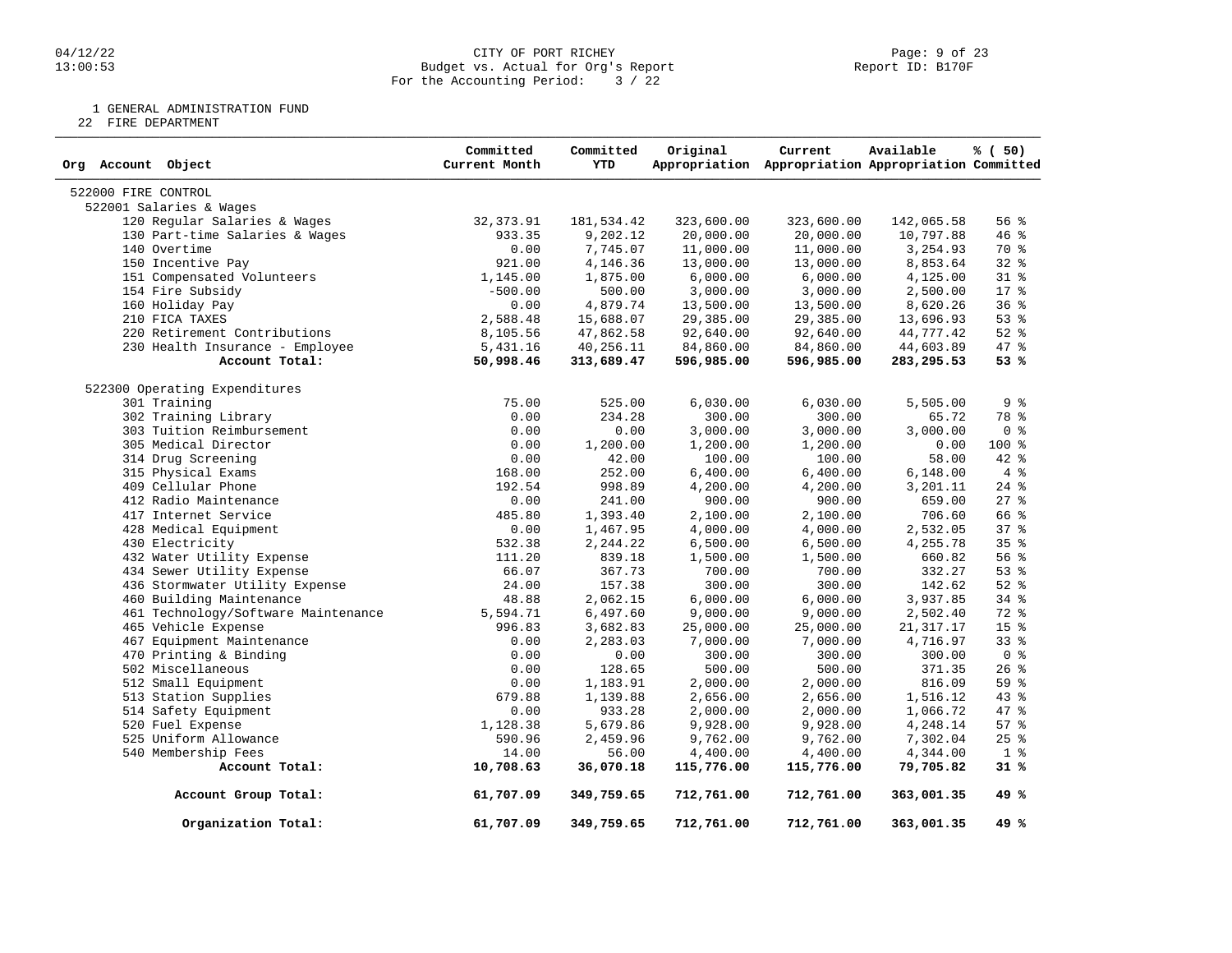1 GENERAL ADMINISTRATION FUND

24 BUILDING DEPARTMENT

| Object<br>Account<br>Org            | Committed<br>Current Month | Committed<br>YTD | Original<br>Appropriation | Current    | Available<br>Appropriation Appropriation Committed | % (50)         |
|-------------------------------------|----------------------------|------------------|---------------------------|------------|----------------------------------------------------|----------------|
| 524000 PROTECTIVE INSPECTIONS       |                            |                  |                           |            |                                                    |                |
| 524001 Salaries & Wages             |                            |                  |                           |            |                                                    |                |
| 120 Regular Salaries & Wages        | 9,756.73                   | 57,663.01        | 115,590.00                | 115,590.00 | 57,926.99                                          | $50*$          |
| 140 Overtime                        | 0.00                       | 0.00             | 500.00                    | 500.00     | 500.00                                             | 0 <sup>8</sup> |
| 210 FICA TAXES                      | 732.36                     | 4,381.47         | 8,850.00                  | 8,850.00   | 4,468.53                                           | $50*$          |
| 220 Retirement Contributions        | 1,421.88                   | 8,456.14         | 15,450.00                 | 15,450.00  | 6,993.86                                           | 55%            |
| 230 Health Insurance - Employee     | 4,861.62                   | 11,756.75        | 27,790.00                 | 27,790.00  | 16,033.25                                          | $42$ %         |
| Account Total:                      | 16,772.59                  | 82,257.37        | 168,180.00                | 168,180.00 | 85,922.63                                          | 49 %           |
| 524300 Operating Expenditures       |                            |                  |                           |            |                                                    |                |
| 301 Training                        | 1,865.00                   | 2,285.00         | 5,000.00                  | 5,000.00   | 2,715.00                                           | $46$ %         |
| 328 Professional Services           | 4,095.00                   | 27,889.00        | 90,000.00                 | 90,000.00  | 62,111.00                                          | $31*$          |
| 409 Cellular Phone                  | 26.92                      | 114.33           | 1,300.00                  | 1,300.00   | 1,185.67                                           | 9 <sup>°</sup> |
| 461 Technology/Software Maintenance | 0.00                       | 2,230.43         | 6,850.00                  | 6,850.00   | 4,619.57                                           | $33*$          |
| 465 Vehicle Expense                 | 0.00                       | 94.90            | 1,600.00                  | 1,600.00   | 1,505.10                                           | 6 %            |
| 502 Miscellaneous                   | 0.00                       | 545.74           | 2,500.00                  | 2,500.00   | 1,954.26                                           | $22$ $%$       |
| 512 Small Equipment                 | 0.00                       | 0.00             | 5,200.00                  | 5,200.00   | 5,200.00                                           | 0 <sup>8</sup> |
| 520 Fuel Expense                    | 0.00                       | 0.00             | 1,900.00                  | 1,900.00   | 1,900.00                                           | 0 <sup>8</sup> |
| 525 Uniform Allowance               | 0.00                       | 0.00             | 500.00                    | 500.00     | 500.00                                             | 0 <sup>8</sup> |
| 540 Membership Fees                 | 80.00                      | 80.00            | 900.00                    | 900.00     | 820.00                                             | 9%             |
| 541 Code Books & Publications       | 0.00                       | 0.00             | 500.00                    | 500.00     | 500.00                                             | 0 <sup>8</sup> |
| Account Total:                      | 6,066.92                   | 33,239.40        | 116,250.00                | 116,250.00 | 83,010.60                                          | 29%            |
| Account Group Total:                | 22,839.51                  | 115,496.77       | 284,430.00                | 284,430.00 | 168,933.23                                         | 41 %           |
| Organization Total:                 | 22,839.51                  | 115,496.77       | 284,430.00                | 284,430.00 | 168,933.23                                         | 41 %           |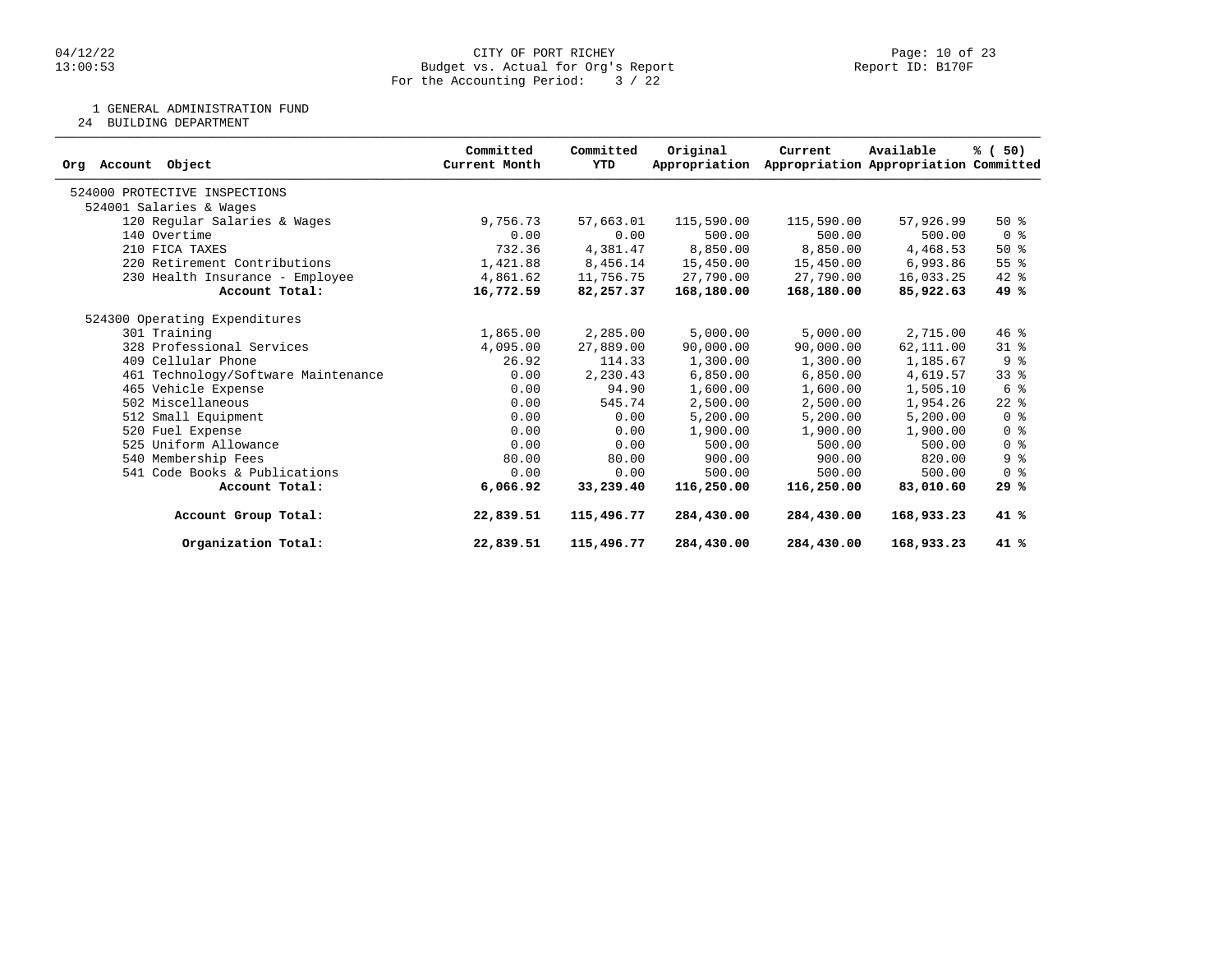#### 04/12/22 Page: 11 of 23 13:00:53 Budget vs. Actual for Org's Report Report ID: B170F For the Accounting Period: 3 / 22

1 GENERAL ADMINISTRATION FUND

25 CODE ENFORCEMENT

| Committed<br>Original<br>Available<br>Committed<br>Current<br>Appropriation Appropriation Committed<br>Org Account Object<br>Current Month<br>YTD<br>Appropriation<br>525000<br>525001 Salaries & Wages<br>120 Regular Salaries & Wages<br>1,196.83<br>15,196.83<br>37,130.00<br>37,130.00<br>21,933.17<br>441.00<br>0.00<br>0.00<br>130 Part-time Salaries & Wages<br>441.00<br>$-441.00$<br>500.00<br>500.00<br>140 Overtime<br>0.00<br>0.00<br>500.00<br>210 FICA TAXES<br>121.85<br>1,161.98<br>2,900.00<br>2,900.00<br>1,738.02<br>220 Retirement Contributions<br>129.50<br>1,644.30<br>4,030.00<br>4,030.00<br>2,385.70<br>852.71<br>5,116.26<br>10,300.00<br>230 Health Insurance - Employee<br>10,300.00<br>5,183.74<br>2,741.89<br>54,860.00<br>54,860.00<br>Account Total:<br>23,560.37<br>31,299.63<br>525300 Operating Expenditures<br>301 Training<br>50.00<br>2,500.00<br>2,500.00<br>104.67<br>2,395.33<br>26.92<br>409 Cellular Phone<br>169.59<br>985.00<br>985.00<br>815.41<br>0.00<br>461 Technology/Software Maintenance<br>4,693.68<br>5,000.00<br>5,000.00<br>306.32<br>465 Vehicle Expense<br>21.35<br>1,478.65<br>21.35<br>1,500.00<br>1,500.00<br>0.00<br>1.99<br>512 Small Equipment<br>300.00<br>300.00<br>298.01<br>520 Fuel Expense<br>158.00<br>577.15<br>422.85<br>1,000.00<br>1,000.00<br>525 Uniform Allowance<br>0.00<br>0.00<br>300.00<br>300.00<br>300.00<br>0.00<br>0.00<br>1,000.00<br>1,000.00<br>1,000.00<br>564 Mowing<br>256.27<br>7,016.57<br>Account Total:<br>5,568.43<br>12,585.00<br>12,585.00<br>2,998.16<br>67,445.00<br>Account Group Total:<br>29,128.80<br>67,445,00<br>38,316.20<br>29,128.80<br>Organization Total:<br>2,998.16<br>67,445.00<br>67,445.00<br>38,316.20 |  |  |  |                 |
|-------------------------------------------------------------------------------------------------------------------------------------------------------------------------------------------------------------------------------------------------------------------------------------------------------------------------------------------------------------------------------------------------------------------------------------------------------------------------------------------------------------------------------------------------------------------------------------------------------------------------------------------------------------------------------------------------------------------------------------------------------------------------------------------------------------------------------------------------------------------------------------------------------------------------------------------------------------------------------------------------------------------------------------------------------------------------------------------------------------------------------------------------------------------------------------------------------------------------------------------------------------------------------------------------------------------------------------------------------------------------------------------------------------------------------------------------------------------------------------------------------------------------------------------------------------------------------------------------------------------------------------------------------------------------------------------------------------------------------|--|--|--|-----------------|
|                                                                                                                                                                                                                                                                                                                                                                                                                                                                                                                                                                                                                                                                                                                                                                                                                                                                                                                                                                                                                                                                                                                                                                                                                                                                                                                                                                                                                                                                                                                                                                                                                                                                                                                               |  |  |  | % (50)          |
|                                                                                                                                                                                                                                                                                                                                                                                                                                                                                                                                                                                                                                                                                                                                                                                                                                                                                                                                                                                                                                                                                                                                                                                                                                                                                                                                                                                                                                                                                                                                                                                                                                                                                                                               |  |  |  |                 |
|                                                                                                                                                                                                                                                                                                                                                                                                                                                                                                                                                                                                                                                                                                                                                                                                                                                                                                                                                                                                                                                                                                                                                                                                                                                                                                                                                                                                                                                                                                                                                                                                                                                                                                                               |  |  |  |                 |
|                                                                                                                                                                                                                                                                                                                                                                                                                                                                                                                                                                                                                                                                                                                                                                                                                                                                                                                                                                                                                                                                                                                                                                                                                                                                                                                                                                                                                                                                                                                                                                                                                                                                                                                               |  |  |  | 41 %            |
|                                                                                                                                                                                                                                                                                                                                                                                                                                                                                                                                                                                                                                                                                                                                                                                                                                                                                                                                                                                                                                                                                                                                                                                                                                                                                                                                                                                                                                                                                                                                                                                                                                                                                                                               |  |  |  | $***$ $%$       |
|                                                                                                                                                                                                                                                                                                                                                                                                                                                                                                                                                                                                                                                                                                                                                                                                                                                                                                                                                                                                                                                                                                                                                                                                                                                                                                                                                                                                                                                                                                                                                                                                                                                                                                                               |  |  |  | 0 %             |
|                                                                                                                                                                                                                                                                                                                                                                                                                                                                                                                                                                                                                                                                                                                                                                                                                                                                                                                                                                                                                                                                                                                                                                                                                                                                                                                                                                                                                                                                                                                                                                                                                                                                                                                               |  |  |  | $40*$           |
|                                                                                                                                                                                                                                                                                                                                                                                                                                                                                                                                                                                                                                                                                                                                                                                                                                                                                                                                                                                                                                                                                                                                                                                                                                                                                                                                                                                                                                                                                                                                                                                                                                                                                                                               |  |  |  | 41 %            |
|                                                                                                                                                                                                                                                                                                                                                                                                                                                                                                                                                                                                                                                                                                                                                                                                                                                                                                                                                                                                                                                                                                                                                                                                                                                                                                                                                                                                                                                                                                                                                                                                                                                                                                                               |  |  |  | $50*$           |
|                                                                                                                                                                                                                                                                                                                                                                                                                                                                                                                                                                                                                                                                                                                                                                                                                                                                                                                                                                                                                                                                                                                                                                                                                                                                                                                                                                                                                                                                                                                                                                                                                                                                                                                               |  |  |  | 43%             |
|                                                                                                                                                                                                                                                                                                                                                                                                                                                                                                                                                                                                                                                                                                                                                                                                                                                                                                                                                                                                                                                                                                                                                                                                                                                                                                                                                                                                                                                                                                                                                                                                                                                                                                                               |  |  |  |                 |
|                                                                                                                                                                                                                                                                                                                                                                                                                                                                                                                                                                                                                                                                                                                                                                                                                                                                                                                                                                                                                                                                                                                                                                                                                                                                                                                                                                                                                                                                                                                                                                                                                                                                                                                               |  |  |  | 4%              |
|                                                                                                                                                                                                                                                                                                                                                                                                                                                                                                                                                                                                                                                                                                                                                                                                                                                                                                                                                                                                                                                                                                                                                                                                                                                                                                                                                                                                                                                                                                                                                                                                                                                                                                                               |  |  |  | $17*$           |
|                                                                                                                                                                                                                                                                                                                                                                                                                                                                                                                                                                                                                                                                                                                                                                                                                                                                                                                                                                                                                                                                                                                                                                                                                                                                                                                                                                                                                                                                                                                                                                                                                                                                                                                               |  |  |  | $94$ %          |
|                                                                                                                                                                                                                                                                                                                                                                                                                                                                                                                                                                                                                                                                                                                                                                                                                                                                                                                                                                                                                                                                                                                                                                                                                                                                                                                                                                                                                                                                                                                                                                                                                                                                                                                               |  |  |  | 1 <sup>8</sup>  |
|                                                                                                                                                                                                                                                                                                                                                                                                                                                                                                                                                                                                                                                                                                                                                                                                                                                                                                                                                                                                                                                                                                                                                                                                                                                                                                                                                                                                                                                                                                                                                                                                                                                                                                                               |  |  |  | 1 <sup>8</sup>  |
|                                                                                                                                                                                                                                                                                                                                                                                                                                                                                                                                                                                                                                                                                                                                                                                                                                                                                                                                                                                                                                                                                                                                                                                                                                                                                                                                                                                                                                                                                                                                                                                                                                                                                                                               |  |  |  | 58 <sup>8</sup> |
|                                                                                                                                                                                                                                                                                                                                                                                                                                                                                                                                                                                                                                                                                                                                                                                                                                                                                                                                                                                                                                                                                                                                                                                                                                                                                                                                                                                                                                                                                                                                                                                                                                                                                                                               |  |  |  | 0 %             |
|                                                                                                                                                                                                                                                                                                                                                                                                                                                                                                                                                                                                                                                                                                                                                                                                                                                                                                                                                                                                                                                                                                                                                                                                                                                                                                                                                                                                                                                                                                                                                                                                                                                                                                                               |  |  |  | 0 <sup>8</sup>  |
|                                                                                                                                                                                                                                                                                                                                                                                                                                                                                                                                                                                                                                                                                                                                                                                                                                                                                                                                                                                                                                                                                                                                                                                                                                                                                                                                                                                                                                                                                                                                                                                                                                                                                                                               |  |  |  | 44 %            |
|                                                                                                                                                                                                                                                                                                                                                                                                                                                                                                                                                                                                                                                                                                                                                                                                                                                                                                                                                                                                                                                                                                                                                                                                                                                                                                                                                                                                                                                                                                                                                                                                                                                                                                                               |  |  |  | 43%             |
|                                                                                                                                                                                                                                                                                                                                                                                                                                                                                                                                                                                                                                                                                                                                                                                                                                                                                                                                                                                                                                                                                                                                                                                                                                                                                                                                                                                                                                                                                                                                                                                                                                                                                                                               |  |  |  | 43%             |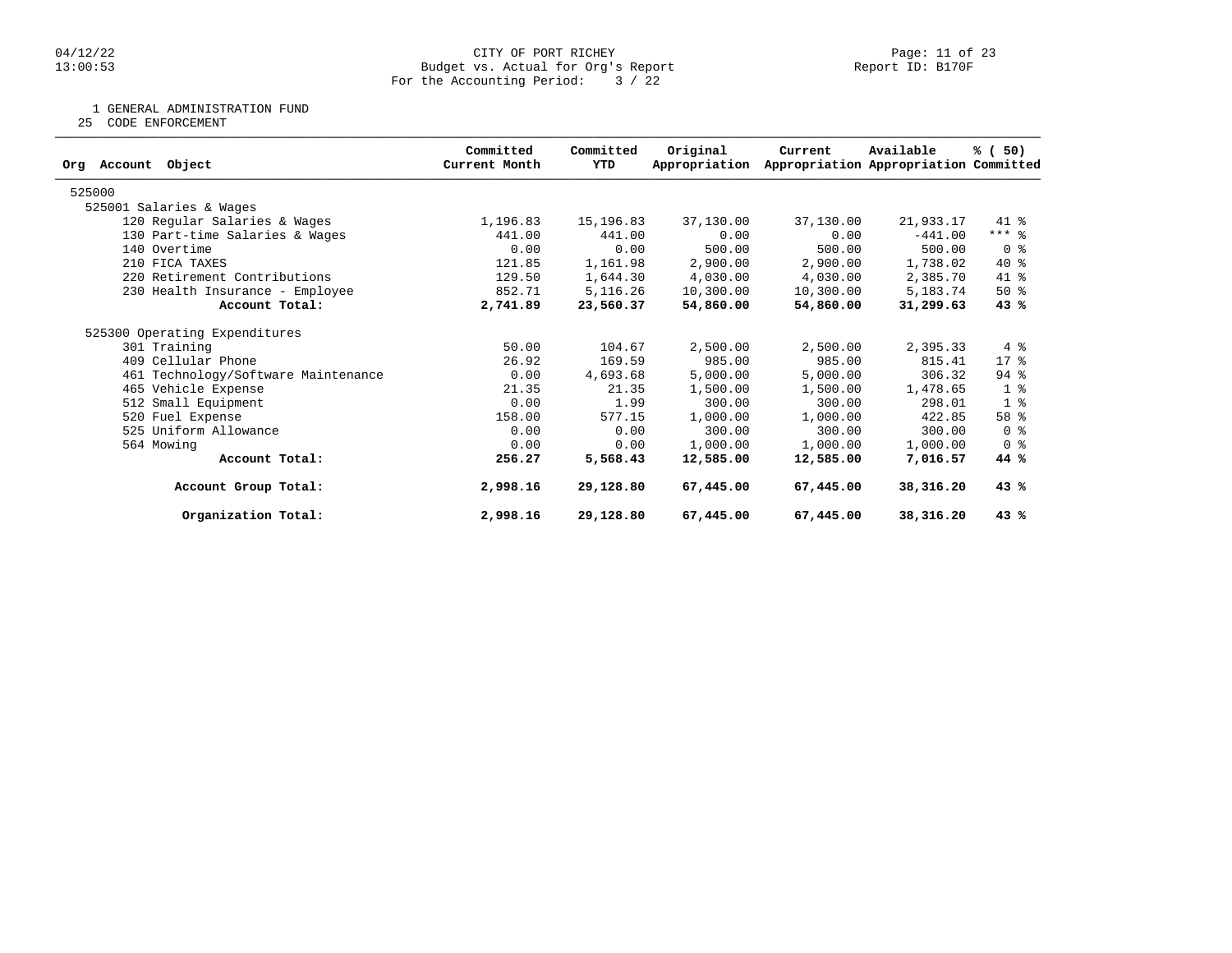#### 04/12/22 CITY OF PORT RICHEY Page: 12 of 23 13:00:53 Budget vs. Actual for Org's Report Report ID: B170F For the Accounting Period: 3 / 22

1 GENERAL ADMINISTRATION FUND

26 HUMAN RESOURCES

| Object<br>Org Account               | Committed<br>Current Month | Committed<br>YTD | Original<br>Appropriation | Current   | Available<br>Appropriation Appropriation Committed | % (50)              |
|-------------------------------------|----------------------------|------------------|---------------------------|-----------|----------------------------------------------------|---------------------|
| 526000                              |                            |                  |                           |           |                                                    |                     |
| 526001 Salaries & Wages             |                            |                  |                           |           |                                                    |                     |
| 120 Regular Salaries & Wages        | 1,958.40                   | 11,750.40        | 25,500.00                 | 25,500.00 | 13,749.60                                          | $46$ %              |
| 140 Overtime                        | 0.00                       | 0.00             | 100.00                    | 100.00    | 100.00                                             | 0 <sup>8</sup>      |
| 210 FICA TAXES                      | 149.78                     | 898.76           | 1,960.00                  | 1,960.00  | 1,061.24                                           | 46%                 |
| 220 Retirement Contributions        | 211.88                     | 1,271.34         | 2,780.00                  | 2,780.00  | 1,508.66                                           | $46*$               |
| 230 Health Insurance - Employee     | 512.51                     | 3,039.23         | 6, 200.00                 | 6, 200.00 | 3,160.77                                           | 49 %                |
| Account Total:                      | 2,832.57                   | 16,959.73        | 36,540.00                 | 36,540.00 | 19,580.27                                          | 46%                 |
| 526300 Operating Expenditures       |                            |                  |                           |           |                                                    |                     |
| 301 Training                        | 0.00                       | 0.00             | 2,000.00                  | 2,000.00  | 2,000.00                                           | 0 <sup>8</sup>      |
| 328 Professional Services           | 0.00                       | 484.00           | 500.00                    | 500.00    | 16.00                                              | $97$ $\frac{6}{3}$  |
| 461 Technology/Software Maintenance | 0.00                       | 1,023.68         | 500.00                    | 500.00    | $-523.68$                                          | $205$ $\frac{6}{5}$ |
| 502 Miscellaneous                   | 0.00                       | 89.50            | 200.00                    | 200.00    | 110.50                                             | $45$ %              |
| 540 Membership Fees                 | 0.00                       | 0.00             | 300.00                    | 300.00    | 300.00                                             | 0 <sup>8</sup>      |
| Account Total:                      | 0.00                       | 1,597.18         | 3,500.00                  | 3,500.00  | 1,902.82                                           | 46%                 |
| Account Group Total:                | 2,832.57                   | 18,556.91        | 40,040.00                 | 40,040.00 | 21,483.09                                          | 46%                 |
| Organization Total:                 | 2,832.57                   | 18,556.91        | 40,040.00                 | 40,040.00 | 21,483.09                                          | 46%                 |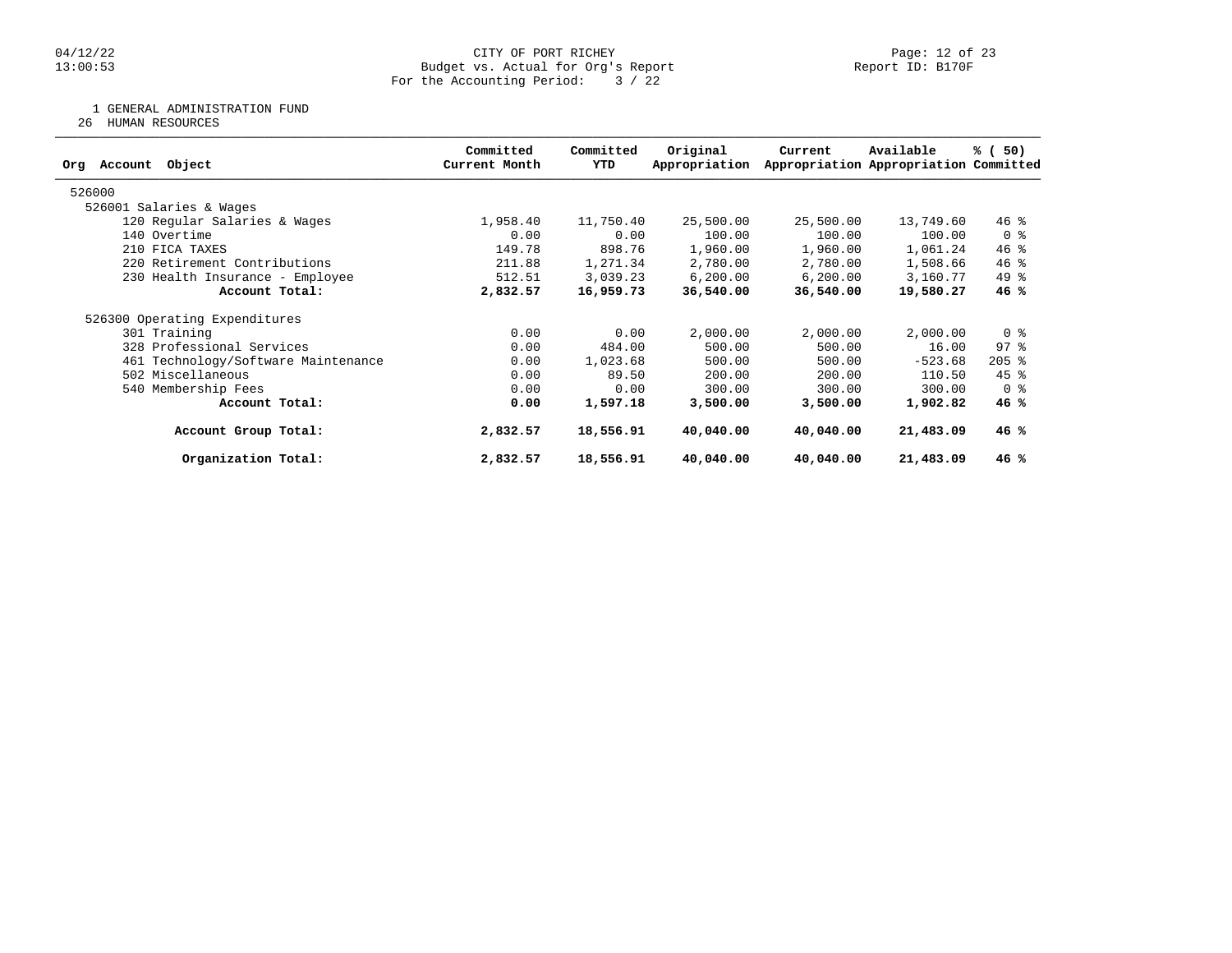1 GENERAL ADMINISTRATION FUND

38 GRANTS

| Object<br>Account<br>Org             | Committed<br>Current Month | Committed<br>YTD | Original<br>Appropriation | Current    | Available<br>Appropriation Appropriation Committed | % (<br>50) |
|--------------------------------------|----------------------------|------------------|---------------------------|------------|----------------------------------------------------|------------|
| 538000<br>538800 GRANT EXPENDITURES  |                            |                  |                           |            |                                                    |            |
| 803 Restore Act - Dredging/Boat Ramp | 0.00                       | 0.00             | 667,000.00                | 667,000.00 | 667,000.00                                         | 0 %        |
| 899 Other Grants                     | 0.00                       | 0.00             | 1.00                      | 1.00       | 1.00                                               | 0 %        |
| Account Total:                       | 0.00                       | 0.00             | 667,001.00                | 667,001.00 | 667,001.00                                         | 0 %        |
| Account Group Total:                 | 0.00                       | 0.00             | 667,001.00                | 667,001.00 | 667,001.00                                         | 0 %        |
| Organization Total:                  | 0.00                       | 0.00             | 667,001.00                | 667,001.00 | 667,001.00                                         | 0 %        |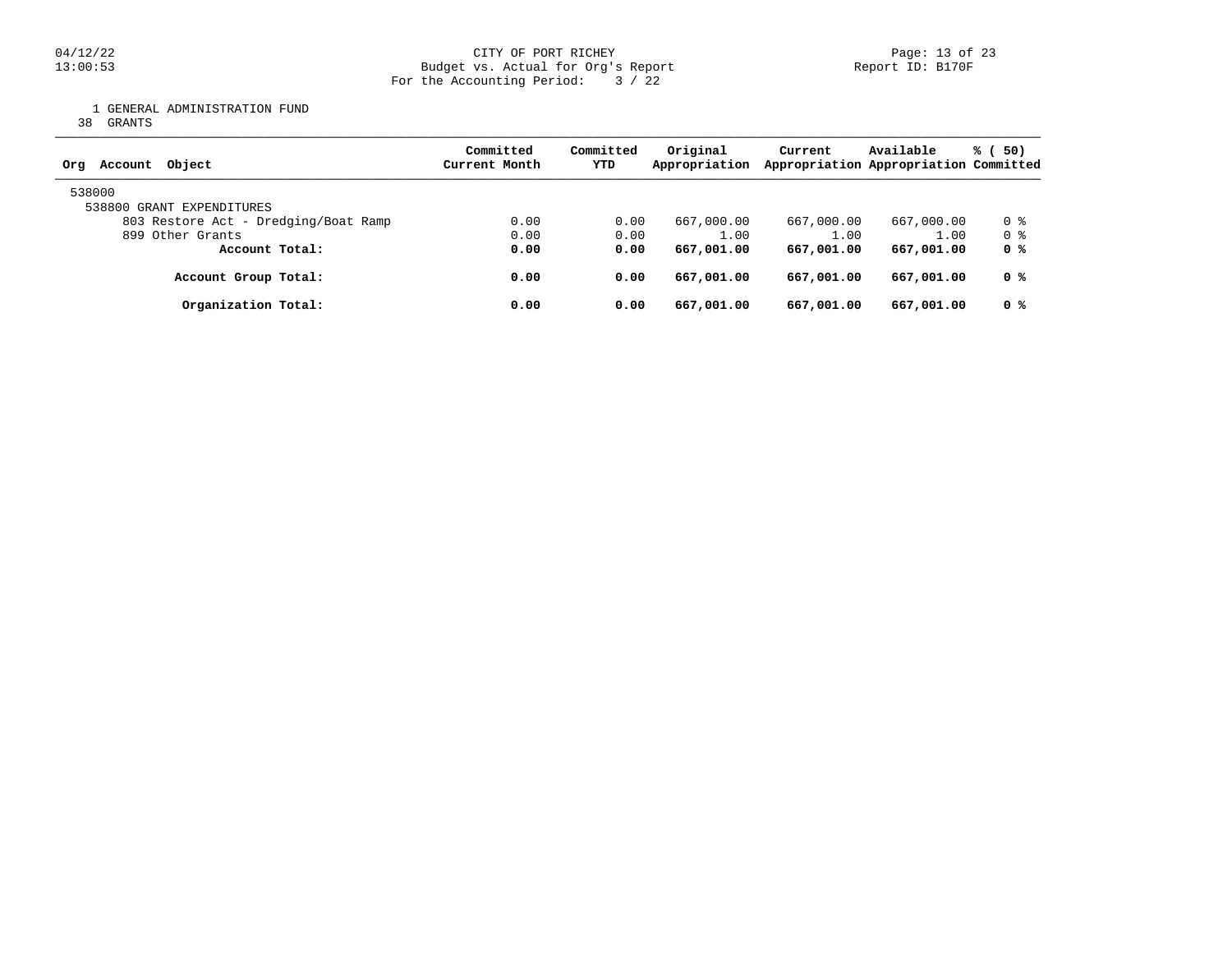#### 04/12/22 Page: 14 of 23 13:00:53 Budget vs. Actual for Org's Report Report ID: B170F For the Accounting Period: 3 / 22

1 GENERAL ADMINISTRATION FUND

41 PUBLIC WORKS DEPARTMENT

| Org Account Object                  | Committed<br>Current Month | Committed<br><b>YTD</b> | Original   | Current<br>Appropriation Appropriation Appropriation Committed | Available  | % (50)          |
|-------------------------------------|----------------------------|-------------------------|------------|----------------------------------------------------------------|------------|-----------------|
| 541000 ROAD & STREET FACILITIES     |                            |                         |            |                                                                |            |                 |
| 541001 Salaries & Wages             |                            |                         |            |                                                                |            |                 |
| 120 Regular Salaries & Wages        | 3,606.56                   | 21,953.36               | 44,700.00  | 44,700.00                                                      | 22,746.64  | 49 %            |
| 140 Overtime                        | 598.99                     | 2,182.05                | 3,000.00   | 3,000.00                                                       | 817.95     | 73 %            |
| 210 FICA TAXES                      | 317.47                     | 1,835.47                | 3,450.00   | 3,450.00                                                       | 1,614.53   | 53%             |
| 220 Retirement Contributions        | 453.45                     | 2,602.74                | 4,875.00   | 4,875.00                                                       | 2,272.26   | 53%             |
| 230 Health Insurance - Employee     | 1,443.51                   | 8,601.11                | 17,700.00  | 17,700.00                                                      | 9,098.89   | 49 %            |
| Account Total:                      | 6,419.98                   | 37, 174. 73             | 73,725.00  | 73,725.00                                                      | 36,550.27  | 50%             |
| 541300 Operating Expenditures       |                            |                         |            |                                                                |            |                 |
| 301 Training                        | 0.00                       | 1,728.00                | 5,000.00   | 5,000.00                                                       | 3,272.00   | 35%             |
| 315 Physical Exams                  | 0.00                       | 0.00                    | 300.00     | 300.00                                                         | 300.00     | 0 <sup>8</sup>  |
| 328 Professional Services           | 176.88                     | 6,095.88                | 10,000.00  | 10,000.00                                                      | 3,904.12   | $61$ %          |
| 409 Cellular Phone                  | 215.36                     | 704.48                  | 2,400.00   | 2,400.00                                                       | 1,695.52   | 29%             |
| 430 Electricity                     | 391.97                     | 4,055.85                | 7,000.00   | 7,000.00                                                       | 2,944.15   | 58 %            |
| 431 Street Lights                   | 145.33                     | 25,665.70               | 50,000.00  | 50,000.00                                                      | 24, 334.30 | $51$ $%$        |
| 432 Water Utility Expense           | 430.16                     | 2,605.67                | 6,000.00   | 6,000.00                                                       | 3,394.33   | 43 %            |
| 434 Sewer Utility Expense           | 426.11                     | 2,791.04                | 6,000.00   | 6,000.00                                                       | 3,208.96   | 47 %            |
| 436 Stormwater Utility Expense      | 115.50                     | 883.07                  | 1,500.00   | 1,500.00                                                       | 616.93     | 59%             |
| 440 RENTALS & LEASES                | 0.00                       | 0.00                    | 2,800.00   | 2,800.00                                                       | 2,800.00   | 0 <sup>8</sup>  |
| 460 Building Maintenance            | 0.00                       | 2,462.19                | 7,000.00   | 7,000.00                                                       | 4,537.81   | 35 <sup>8</sup> |
| 462 Maintenance                     | 1,053.27                   | 7,441.89                | 18,000.00  | 18,000.00                                                      | 10,558.11  | 41 %            |
| 465 Vehicle Expense                 | 0.00                       | 582.04                  | 10,000.00  | 10,000.00                                                      | 9,417.96   | 6 <sup>8</sup>  |
| 467 Equipment Maintenance           | 0.00                       | 996.47                  | 1,500.00   | 1,500.00                                                       | 503.53     | 66 %            |
| 502 Miscellaneous                   | 79.15                      | 79.15                   | 2,000.00   | 2,000.00                                                       | 1,920.85   | 4%              |
| 512 Small Equipment                 | 1,427.11                   | 3,600.67                | 9,000.00   | 9,000.00                                                       | 5,399.33   | $40*$           |
| 514 Safety Equipment                | 0.00                       | 94.99                   | 1,500.00   | 1,500.00                                                       | 1,405.01   | 6 %             |
| 520 Fuel Expense                    | 2,132.85                   | 7,316.92                | 15,000.00  | 15,000.00                                                      | 7,683.08   | 49 %            |
| 524 Landscaping                     | 1,958.54                   | 5,028.33                | 20,000.00  | 20,000.00                                                      | 14,971.67  | $25$ $%$        |
| 525 Uniform Allowance               | 3,058.18                   | 3,866.49                | 9,000.00   | 9,000.00                                                       | 5, 133.51  | $43*$           |
| 528 Chemicals                       | 0.00                       | 0.00                    | 5,000.00   | 5,000.00                                                       | 5,000.00   | 0 <sup>8</sup>  |
| 530 Road Material/Pavement Markings | 65.00                      | 5,375.18                | 15,000.00  | 15,000.00                                                      | 9,624.82   | 36%             |
| 531 Street Signs                    | 74.10                      | 463.37                  | 6,000.00   | 6,000.00                                                       | 5,536.63   | 8 %             |
| Account Total:                      | 11,749.51                  | 81,837.38               | 210,000.00 | 210,000.00                                                     | 128,162.62 | 39%             |
| Account Group Total:                | 18,169.49                  | 119,012.11              | 283,725.00 | 283,725.00                                                     | 164,712.89 | 42 %            |
| Organization Total:                 | 18,169.49                  | 119,012.11              | 283,725.00 | 283,725.00                                                     | 164,712.89 | 42%             |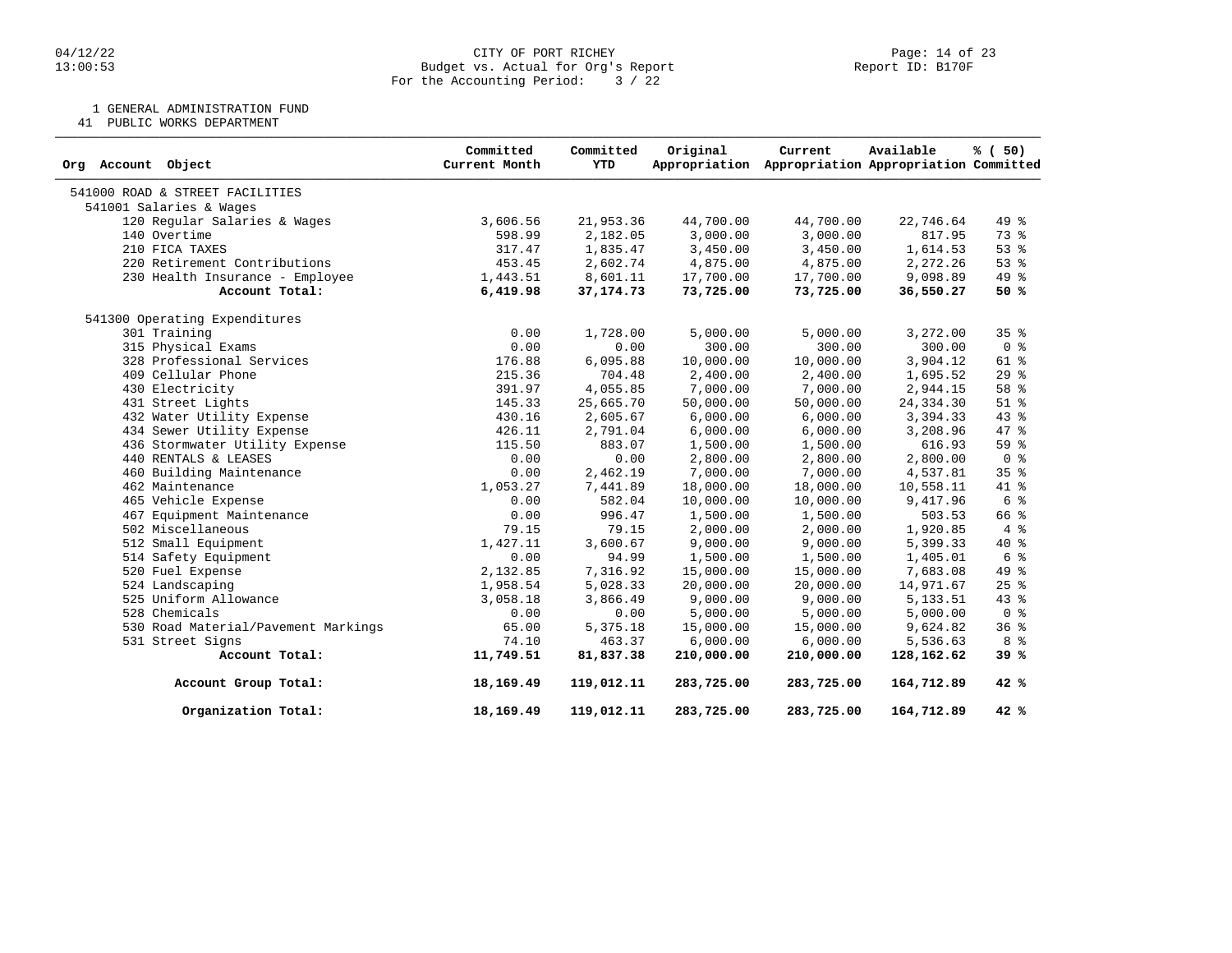#### 04/12/22 Page: 15 of 23 13:00:53 Budget vs. Actual for Org's Report Report ID: B170F For the Accounting Period: 3 / 22

1 GENERAL ADMINISTRATION FUND

62 PUBLIC HEALTH

| Obiect<br>Account<br>Org                   | Committed<br>Current Month | Committed<br>YTD | Original<br>Appropriation | Current   | Available<br>Appropriation Appropriation Committed | % (50)  |
|--------------------------------------------|----------------------------|------------------|---------------------------|-----------|----------------------------------------------------|---------|
| 562000 HEALTH<br>562300 Operating Expenses |                            |                  |                           |           |                                                    |         |
| 339 Animal Control Contract                | 0.00                       | 0.00             | 22,000.00                 | 22,000.00 | 22,000.00                                          | 0 %     |
| 433 Refuse Pick-up                         | 482.33                     | 3,801.77         | 10,000.00                 | 10,000.00 | 6,198.23                                           | $38*$   |
| 519 Solid Waste Assessment                 | 0.00                       | 4,096.45         | 3,800.00                  | 3,800.00  | $-296.45$                                          | $108$ % |
| Account Total:                             | 482.33                     | 7,898.22         | 35,800.00                 | 35,800,00 | 27,901.78                                          | 22%     |
| Account Group Total:                       | 482.33                     | 7,898.22         | 35,800,00                 | 35,800,00 | 27,901.78                                          | 22%     |
| Organization Total:                        | 482.33                     | 7,898.22         | 35,800.00                 | 35,800,00 | 27,901.78                                          | 22%     |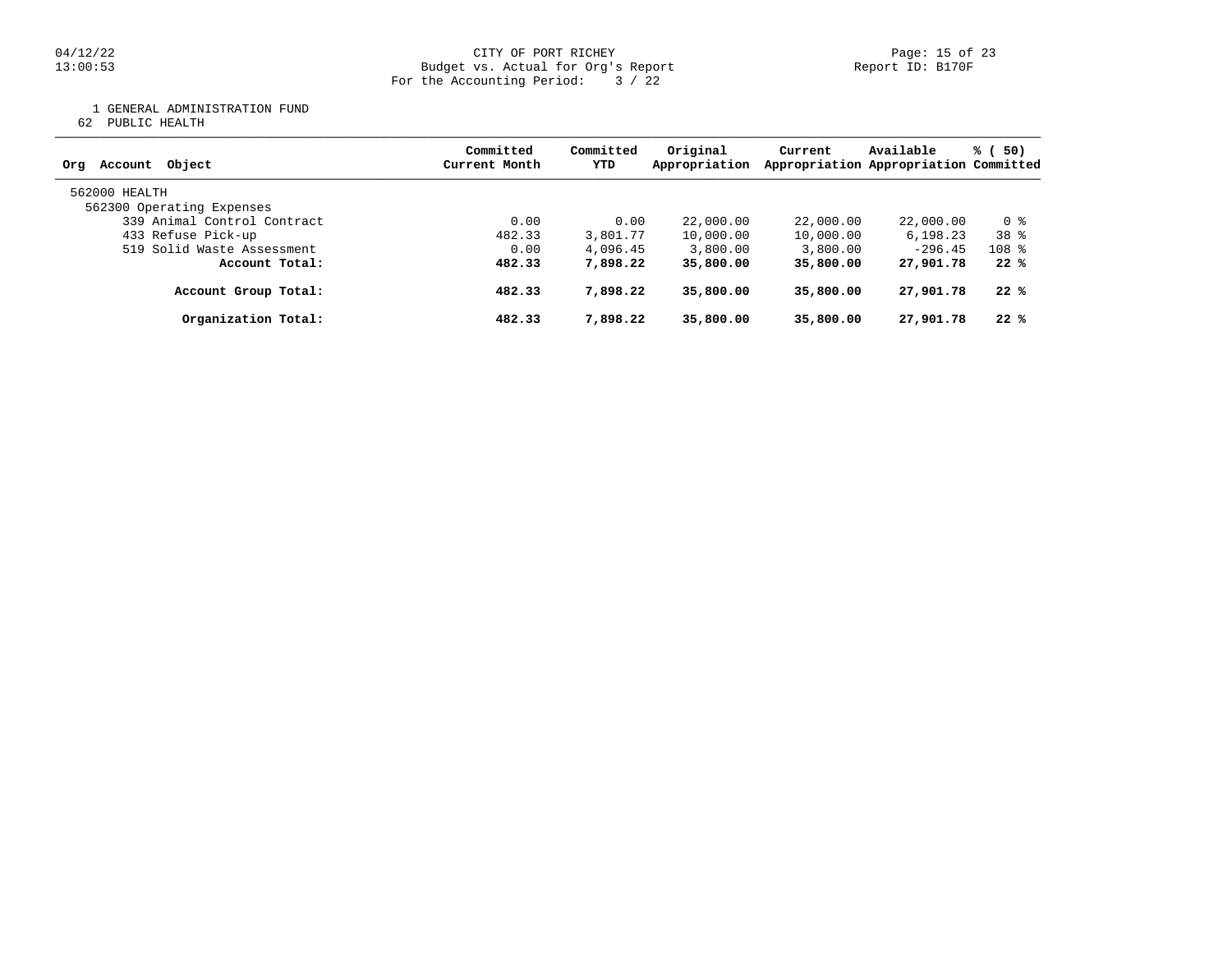1 GENERAL ADMINISTRATION FUND

90 CONTINGENCIES

| Object<br>Account<br>Org     |             | Committed<br>Current Month | Committed<br>YTD | Original<br>Appropriation    | Current      | Available<br>Appropriation Appropriation Committed | % (50)         |
|------------------------------|-------------|----------------------------|------------------|------------------------------|--------------|----------------------------------------------------|----------------|
| 590000                       |             |                            |                  |                              |              |                                                    |                |
| 590900 CONTINGENCIES         |             |                            |                  |                              |              |                                                    |                |
| 925 CRA City's TIF Share     |             | 0.00                       | 649,165.16       | 649,960.00                   | 649,960.00   | 794.84                                             | $100*$         |
| Account Total:               |             | 0.00                       | 649,165.16       | 649,960.00                   | 649,960.00   | 794.84                                             | 100 %          |
| 590910 RESERVE CONTINGENCIES |             |                            |                  |                              |              |                                                    |                |
| 990 Contingencies            |             | 0.00                       | 0.00             | 400,000.00                   | 391,482.40   | 391,482.40                                         | 0 <sub>8</sub> |
| Account Total:               |             | 0.00                       | 0.00             | 400,000.00                   | 391,482.40   | 391,482.40                                         | 0 %            |
| Account Group Total:         |             | 0.00                       | 649,165.16       | 1,049,960.00                 | 1,041,442.40 | 392,277.24                                         | 62 %           |
| Organization Total:          |             | 0.00                       |                  | 649, 165. 16 1, 049, 960. 00 | 1,041,442.40 | 392,277.24                                         | 62 %           |
|                              |             |                            |                  |                              |              |                                                    |                |
|                              | Fund Total: | 396,038.35                 |                  | 3,264,166.51 6,948,204.00    |              | 6,948,204.00 3,684,037.49                          | 47%            |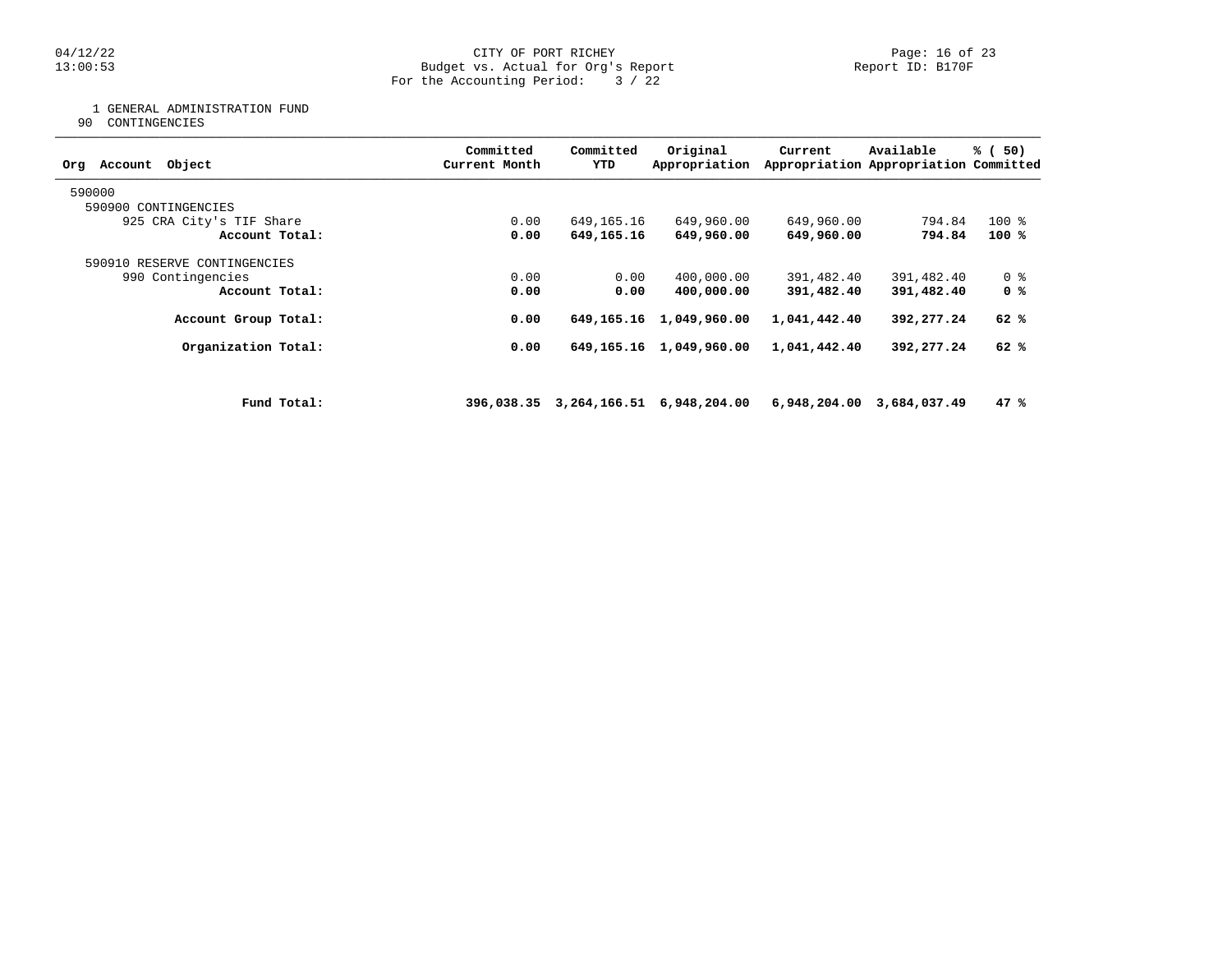#### 04/12/22 Page: 17 of 23 13:00:53 Budget vs. Actual for Org's Report Report ID: B170F For the Accounting Period: 3 / 22

## 120 POLICE CONFISCATION FUND

21 POLICE DEPARTMENT

|                               | Committed     | Committed | Original      |           | Available                             |        |
|-------------------------------|---------------|-----------|---------------|-----------|---------------------------------------|--------|
| Object<br>Account<br>Org      | Current Month | YTD       | Appropriation | Current   | Appropriation Appropriation Committed | % (50) |
| 521000<br>LAW ENFORCEMENT     |               |           |               |           |                                       |        |
| 521300 Operating Expenditures |               |           |               |           |                                       |        |
| 502 Miscellaneous             | 0.00          | 1,018.96  | 6.000.00      | 6,000.00  | 4,981.04                              | $17*$  |
| 537 Weapons Equip/Supplies    | 0.00          | 1,326.91  | 10,000.00     | 10,000.00 | 8,673.09                              | $13*$  |
| 566 Investigative Funds       | 0.00          | 999.00    | 2,000.00      | 2,000.00  | 1,001.00                              | $50*$  |
| Account Total:                | 0.00          | 3,344,87  | 18,000.00     | 18,000.00 | 14,655.13                             | 19 %   |
| 521600 Capital Outlay         |               |           |               |           |                                       |        |
| 648 Equipment                 | 0.00          | 0.00      | 5,000.00      | 5,000.00  | 5,000.00                              | 0 %    |
| Account Total:                | 0.00          | 0.00      | 5,000.00      | 5,000,00  | 5,000,00                              | 0 %    |
| Account Group Total:          | 0.00          | 3,344.87  | 23,000,00     | 23,000,00 | 19,655.13                             | 15 %   |
| Organization Total:           | 0.00          | 3,344.87  | 23,000.00     | 23,000,00 | 19,655.13                             | 15%    |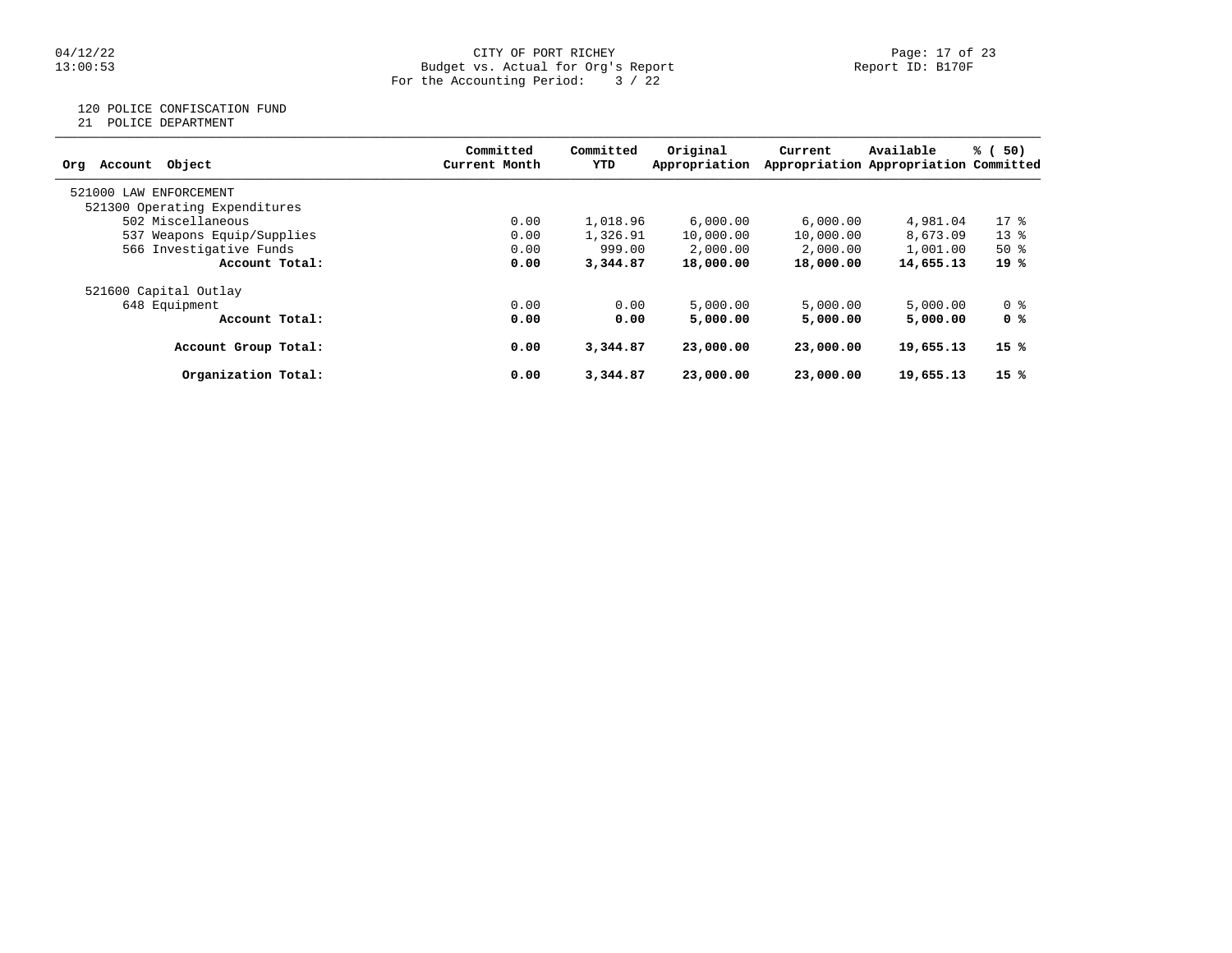#### 04/12/22 Page: 18 of 23 13:00:53 Budget vs. Actual for Org's Report Report ID: B170F For the Accounting Period: 3 / 22

# 120 POLICE CONFISCATION FUND

59 OTHER ECONOMIC ENVIRONMENT

| Object<br>Account<br>Org     | Committed<br>Current Month | Committed<br>YTD | Original<br>Appropriation | Current   | Available<br>Appropriation Appropriation Committed | 50)<br>% (     |
|------------------------------|----------------------------|------------------|---------------------------|-----------|----------------------------------------------------|----------------|
| 590000                       |                            |                  |                           |           |                                                    |                |
| 590910 RESERVE CONTINGENCIES |                            |                  |                           |           |                                                    |                |
| 990 Contingencies            | 0.00                       | 0.00             | 2.125.00                  | 2,125.00  | 2,125.00                                           | 0 %            |
| Account Total:               | 0.00                       | 0.00             | 2,125.00                  | 2,125.00  | 2,125.00                                           | 0 <sup>8</sup> |
| Account Group Total:         | 0.00                       | 0.00             | 2,125.00                  | 2,125.00  | 2,125.00                                           | 0 %            |
| Organization Total:          | 0.00                       | 0.00             | 2,125.00                  | 2,125.00  | 2,125.00                                           | 0 %            |
| Fund Total:                  | 0.00                       | 3,344.87         | 25,125.00                 | 25,125.00 | 21,780.13                                          | $13*$          |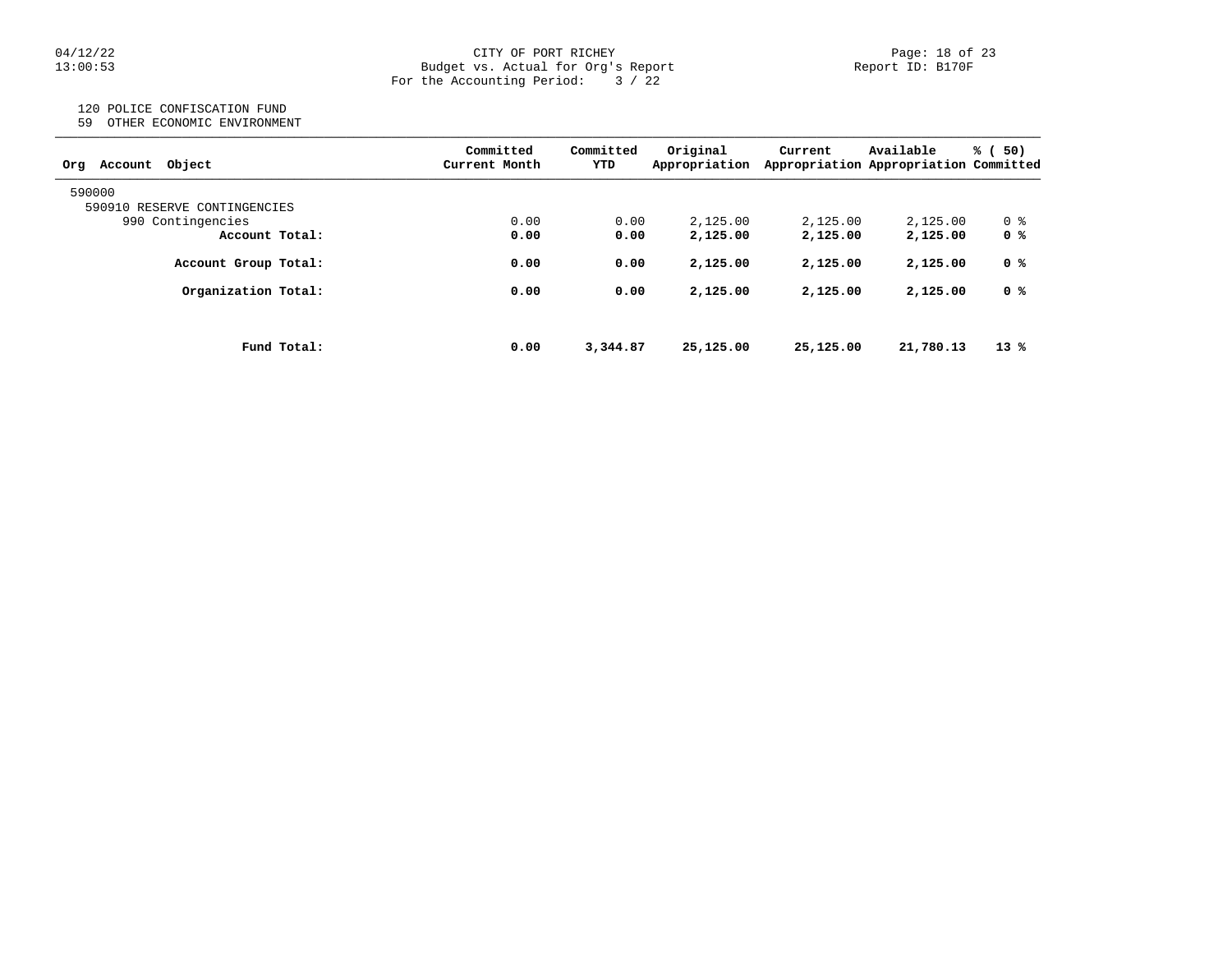# $04/12/22$  Page: 19 of 23<br>Budget vs. Actual for Org's Report Page: 19 of 23<br>Report ID: B170F Budget vs. Actual for Org's Report For the Accounting Period: 3 / 22

## 122 POLICE TRAINING FUND

21 POLICE DEPARTMENT

| Account Object<br>Ora         | Committed<br>Current Month | Committed<br>YTD | Original<br>Appropriation | Current   | Available<br>Appropriation Appropriation Committed | % (<br>50) |
|-------------------------------|----------------------------|------------------|---------------------------|-----------|----------------------------------------------------|------------|
| 521000 LAW ENFORCEMENT        |                            |                  |                           |           |                                                    |            |
| 521300 Operating Expenditures |                            |                  |                           |           |                                                    |            |
| 301 Training                  | 0.00                       | 0.00             | 12,000.00                 | 12,000.00 | 12,000.00                                          | 0 %        |
| Account Total:                | 0.00                       | 0.00             | 12,000.00                 | 12,000.00 | 12,000.00                                          | 0 %        |
| Account Group Total:          | 0.00                       | 0.00             | 12,000.00                 | 12,000.00 | 12,000.00                                          | 0 %        |
| Organization Total:           | 0.00                       | 0.00             | 12,000.00                 | 12,000.00 | 12,000.00                                          | 0 %        |
|                               |                            |                  |                           |           |                                                    |            |
| Fund Total:                   | 0.00                       | 0.00             | 12,000.00                 | 12,000.00 | 12,000.00                                          | 0 %        |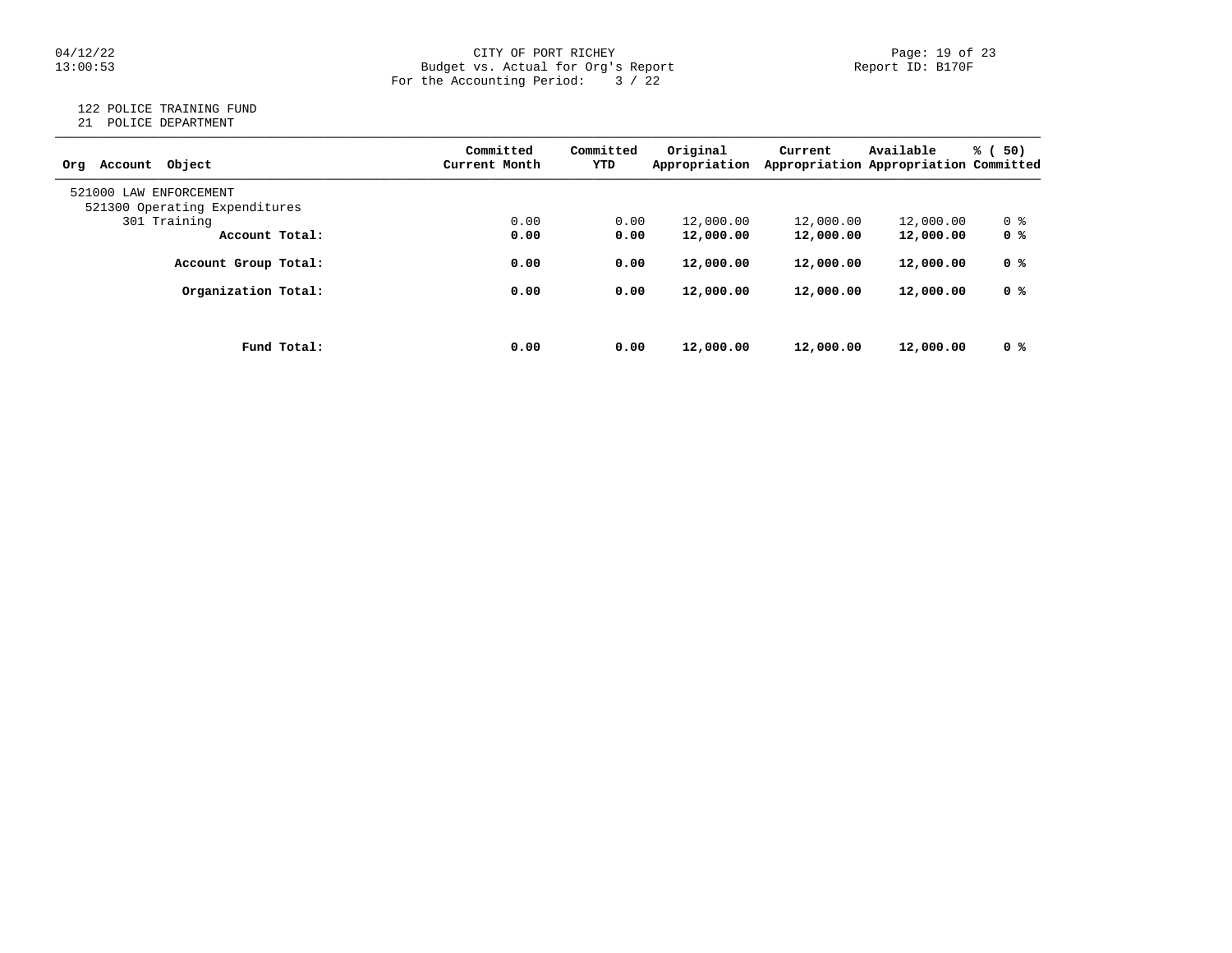# $04/12/22$  Page: 20 of 23<br>Budget vs. Actual for Org's Report Page: 20 of 23<br>Report ID: B170F Budget vs. Actual for Org's Report For the Accounting Period: 3 / 22

# 125 POLICE \$5 FUND

21 POLICE DEPARTMENT

| Object<br>Account<br>Org            | Committed<br>Current Month | Committed<br>YTD | Original<br>Appropriation | Current   | Available<br>Appropriation Appropriation Committed | % (50)         |
|-------------------------------------|----------------------------|------------------|---------------------------|-----------|----------------------------------------------------|----------------|
| 521000 LAW ENFORCEMENT              |                            |                  |                           |           |                                                    |                |
| 521300 Operating Expenditures       |                            |                  |                           |           |                                                    |                |
| 461 Technology/Software Maintenance | 0.00                       | 0.00             | 12,300.00                 | 12,300.00 | 12,300.00                                          | 0 <sub>8</sub> |
| 502 Miscellaneous                   | 0.00                       | 0.00             | 10,000.00                 | 10,000.00 | 10,000.00                                          | 0 <sup>8</sup> |
| 512 Small Equipment                 | 0.00                       | 2,831.76         | 10,000.00                 | 10,000.00 | 7,168.24                                           | $28$ %         |
| Account Total:                      | 0.00                       | 2,831.76         | 32,300.00                 | 32,300.00 | 29,468.24                                          | 9 %            |
| Account Group Total:                | 0.00                       | 2,831.76         | 32,300.00                 | 32,300.00 | 29,468.24                                          | 9 %            |
| 590000                              |                            |                  |                           |           |                                                    |                |
| 590910 RESERVE CONTINGENCIES        |                            |                  |                           |           |                                                    |                |
| 990 Contingencies                   | 0.00                       | 0.00             | 4,900.00                  | 4,900.00  | 4,900.00                                           | 0 <sup>8</sup> |
| Account Total:                      | 0.00                       | 0.00             | 4,900.00                  | 4,900.00  | 4,900.00                                           | 0 %            |
| Account Group Total:                | 0.00                       | 0.00             | 4,900.00                  | 4,900.00  | 4,900.00                                           | 0 %            |
| Organization Total:                 | 0.00                       | 2,831.76         | 37,200.00                 | 37,200.00 | 34,368.24                                          | 8 %            |
|                                     |                            |                  |                           |           |                                                    |                |
| Fund Total:                         | 0.00                       | 2,831.76         | 37,200.00                 | 37,200.00 | 34,368.24                                          | 8 %            |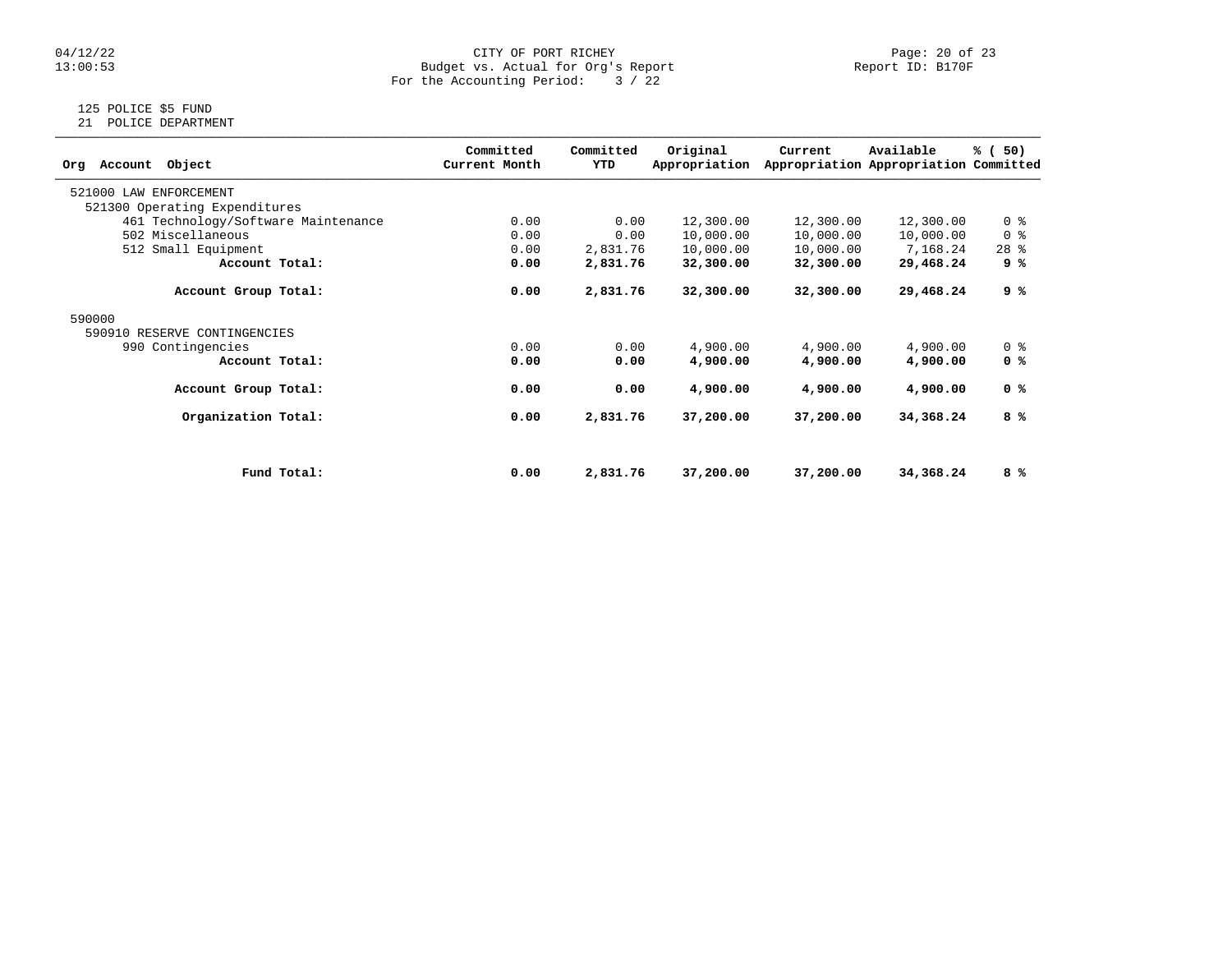#### 04/12/22 Page: 21 of 23 13:00:53 Budget vs. Actual for Org's Report Report ID: B170F For the Accounting Period: 3 / 22

### 200 POLICE IMPACT FEES 90 CONTINGENCIES

| Object<br>Account<br>Org     | Committed<br>Current Month | Committed<br>YTD | Original<br>Appropriation | Current   | Available<br>Appropriation Appropriation Committed | % (<br>50) |
|------------------------------|----------------------------|------------------|---------------------------|-----------|----------------------------------------------------|------------|
| 590000                       |                            |                  |                           |           |                                                    |            |
| 590910 RESERVE CONTINGENCIES |                            |                  |                           |           |                                                    |            |
| 990 Contingencies            | 0.00                       | 0.00             | 10,000.00                 | 10,000.00 | 10,000.00                                          | 0 %        |
| Account Total:               | 0.00                       | 0.00             | 10,000.00                 | 10,000.00 | 10,000.00                                          | 0 %        |
| Account Group Total:         | 0.00                       | 0.00             | 10,000.00                 | 10,000.00 | 10,000.00                                          | 0 %        |
| Organization Total:          | 0.00                       | 0.00             | 10,000.00                 | 10,000.00 | 10,000.00                                          | 0 %        |
|                              |                            |                  |                           |           |                                                    |            |
| Fund Total:                  | 0.00                       | 0.00             | 10,000.00                 | 10,000.00 | 10,000.00                                          | 0 %        |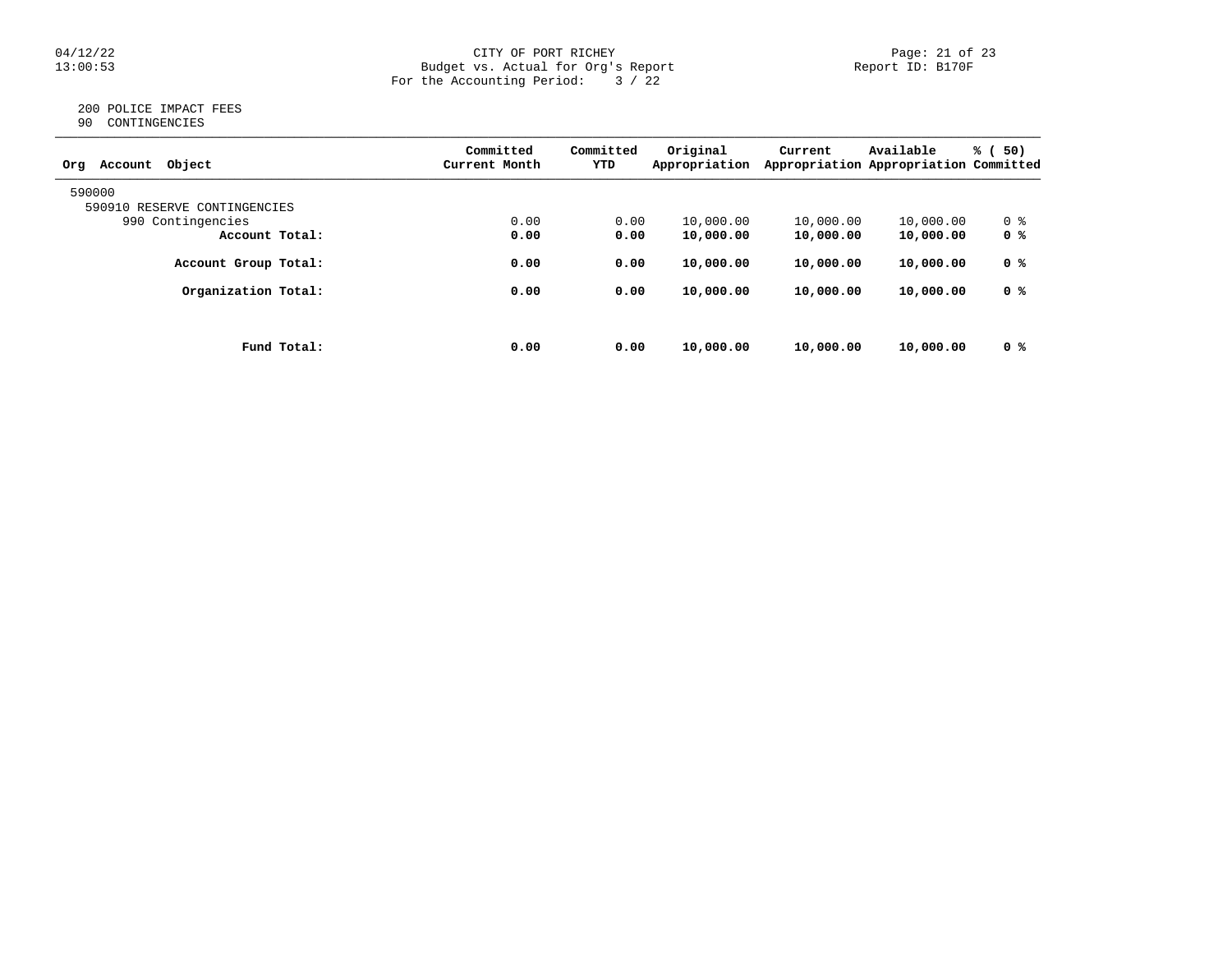#### 04/12/22 Page: 22 of 23 13:00:53 Budget vs. Actual for Org's Report Report ID: B170F For the Accounting Period: 3 / 22

### 210 FIRE IMPACT FEES 23 FIRE IMPACT FEES

| Object<br>Account<br>Org      |             | Committed<br>Current Month | Committed<br>YTD | Original<br>Appropriation | Current   | Available<br>Appropriation Appropriation Committed | % (<br>50)     |
|-------------------------------|-------------|----------------------------|------------------|---------------------------|-----------|----------------------------------------------------|----------------|
| 523000                        |             |                            |                  |                           |           |                                                    |                |
| 523300 Operating Expenditures |             |                            |                  |                           |           |                                                    |                |
| 512 Small Equipment           |             | 0.00                       | 0.00             | 10,000.00                 | 10,000.00 | 10,000.00                                          | 0 %            |
| Account Total:                |             | 0.00                       | 0.00             | 10,000.00                 | 10,000.00 | 10,000.00                                          | 0 %            |
| 523600 Capital Outlay         |             |                            |                  |                           |           |                                                    |                |
| 613 Fire Equipment            |             | 0.00                       | 0.00             | 14,000.00                 | 14,000.00 | 14,000.00                                          | 0 <sup>8</sup> |
| Account Total:                |             | 0.00                       | 0.00             | 14,000.00                 | 14,000.00 | 14,000.00                                          | 0 %            |
| Account Group Total:          |             | 0.00                       | 0.00             | 24,000.00                 | 24,000.00 | 24,000.00                                          | 0 %            |
| Organization Total:           |             | 0.00                       | 0.00             | 24,000.00                 | 24,000.00 | 24,000.00                                          | 0 %            |
|                               |             |                            |                  |                           |           |                                                    |                |
|                               | Fund Total: | 0.00                       | 0.00             | 24,000.00                 | 24,000.00 | 24,000.00                                          | 0 %            |
|                               |             |                            |                  |                           |           |                                                    |                |